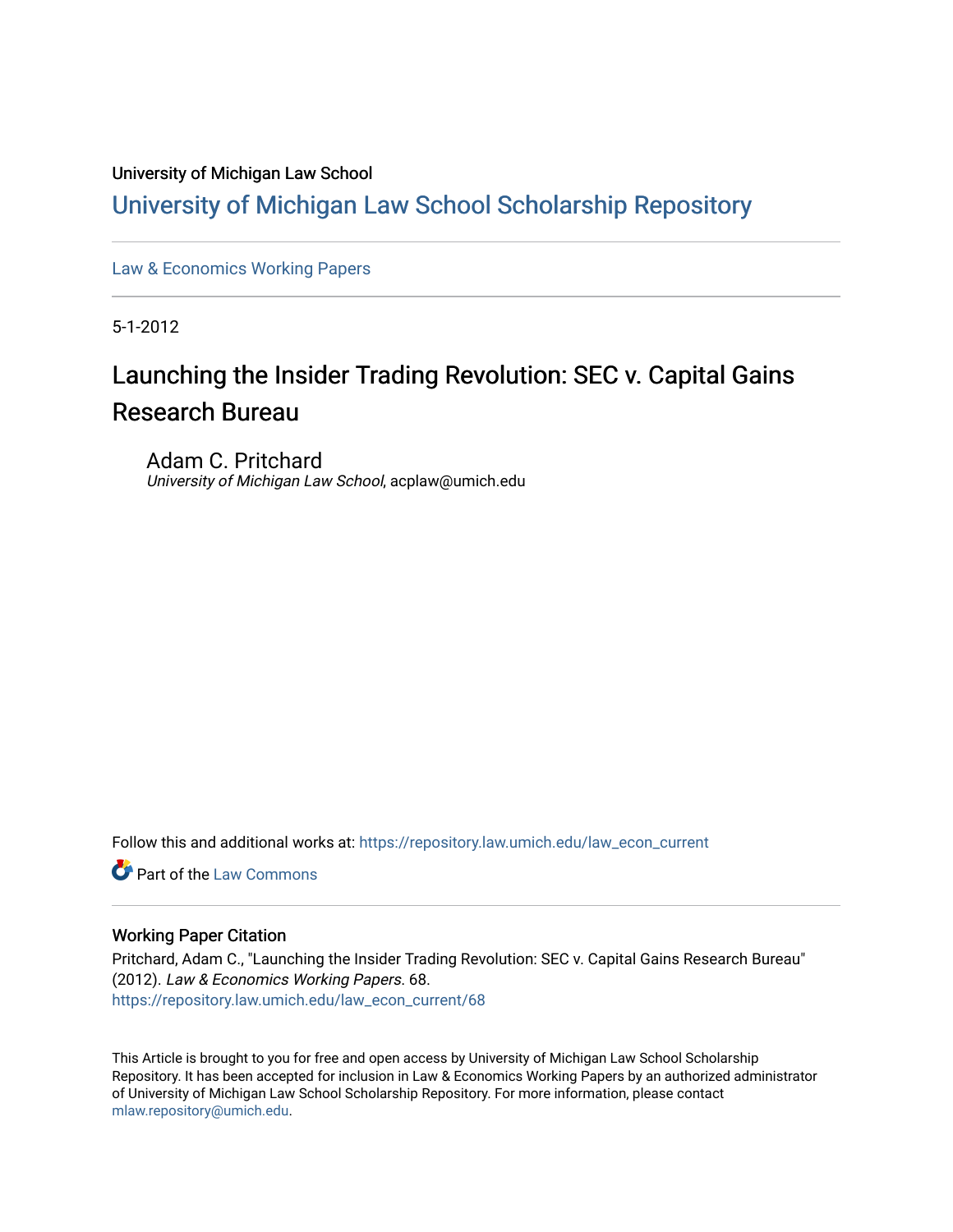## **Launching the Insider Trading Revolution:**  *SEC v. Capital Gains Research Bureau*

## A.C. Pritchard University of Michigan Law School

*Securities and Exchange Commission v. Capital Gains Research Bureau, Inc.*<sup>1</sup> marked the resurgence of the SEC in the Supreme Court, sparking a decade-long winning streak there. The *Capital Gains* decision, although turning on an interpretation of the Investment Advisers Act of  $1940$ , also gave the green light to the SEC to push the boundaries of its power in other areas. Moreover, *Capital Gains* suggested that the SEC could expand its power through agency and judicial interpretation of existing statutes and regulation, without resorting to the cumbersome rulemaking process under the Administrative Procedure Act, or still more daunting, seeking legislation. After its victory in *Capital Gains*, the SEC would push an aggressive interpretation of § 10(b) of the Exchange Act in the lower courts, particularly the Second Circuit, to crack down on insider trading. This Chapter uncovers the seeds of the SEC's insider trading crusade in *Capital Gains* and how that opinion influenced subsequent securities jurisprudence.

I proceed as follows. Section I provides background on the SEC and its relationship with the Supreme Court prior to *Capital Gains*. Section II follows the SEC's *Capital Gains* enforcement action as it made its way up through the district court and the

 $^{1}$  375 U.S. 180 (1963).

 $^{2}$  54 Stat. 847, as amended 15 U.S.C. § 80b-1 et seq.

Electronic copy available at: http://ssrn.com/abstract=2049486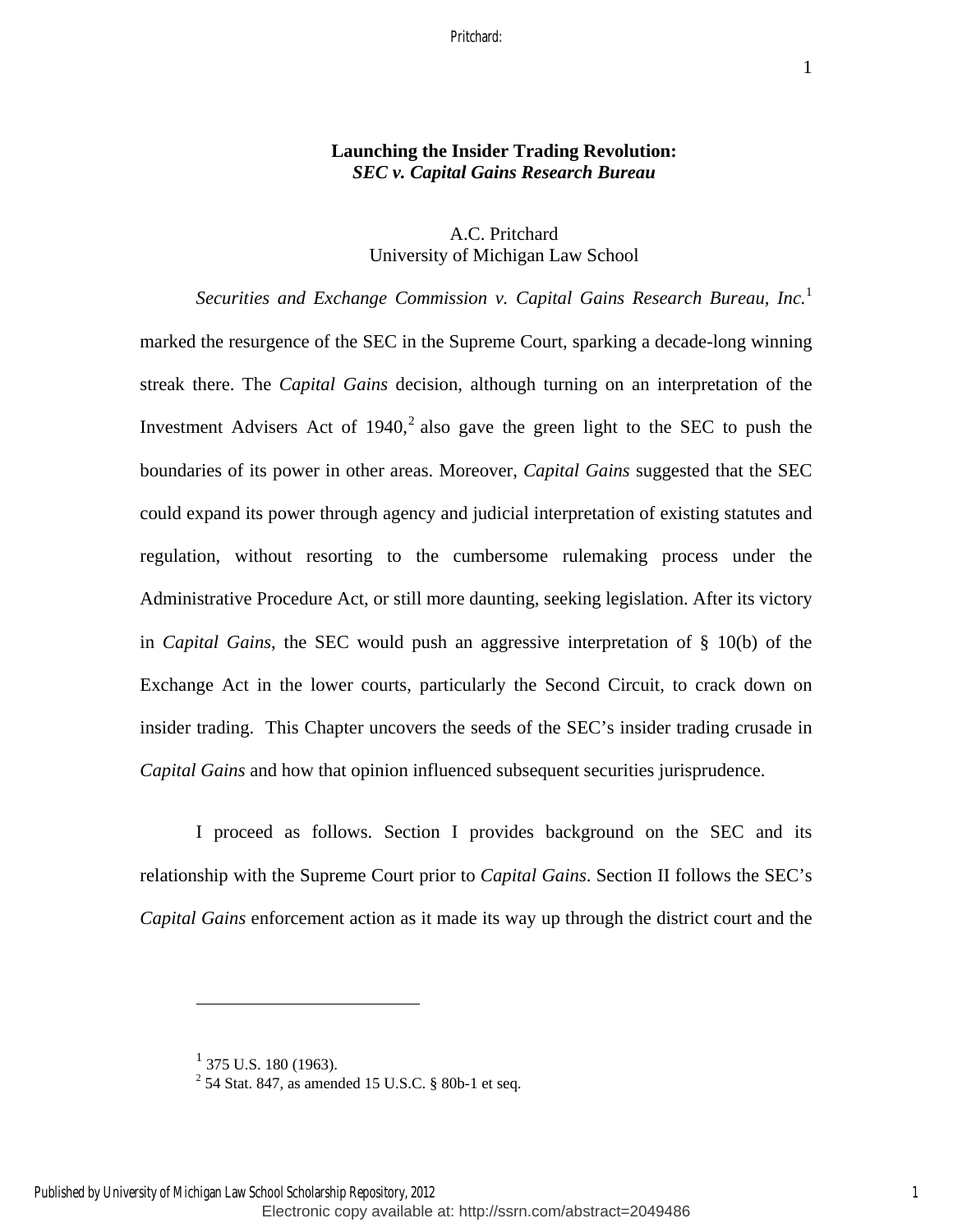Second Circuit. Section III explores how the case unfolded in the Supreme Court. Section IV then assesses *Capital Gains'* long-term impact. A brief Conclusion follows.

## I. Background

A generation before the *Capital Gains* decision, the fledgling SEC had put itself at the center of the nation's political discourse. A voting public weary of the deprivation and misery of the Great Depression cheered as the SEC went after the Wall Street fat cats. William O. Douglas catapulted to national prominence during the New Deal as chairman of the SEC by bringing the New York Stock Exchange to heel in the wake of Richard Whitney scandal.<sup>3</sup> The SEC stayed in the headlines during its long fight to dismantle the giant public utility empires under the mandate of the Public Utility Holding Company Act ("PUHCA"). The agency enjoyed an enviable record of success in the high court, losing only two out of thirteen PUHCA cases decided;<sup>4</sup> overall, the agency lost only three cases out of twenty-five between 1936 and 1955.<sup>5</sup> After the Supreme Court decided the last of that string of PUHCA cases, the SEC's involvement in cases at the

<sup>3</sup> Bruce Allen Murphy, *Wild Bill* 136-154 (2003).

<sup>&</sup>lt;sup>4</sup> SEC v. Chenery (Chenery I), 318 U.S. 80 (1943); American Power and Light Co. v. SEC, 325 U.S. 385 (1945). The *Chenery I* defeat was essentially undone by the Court four years later when the case returned to the Court. SEC v. Chenery (Chenery II), 332 U.S. 194 (1947). Engineers Public Service v. SEC, 332 U.S. 788 (1947), was rendered moot by a settlement.

<sup>5</sup> The SEC's additional loss was *Jones v. SEC*, 298 U.S. 1 (1936). This decision pre-dated Franklin Delano Roosevelt's New Deal transformation of the Court.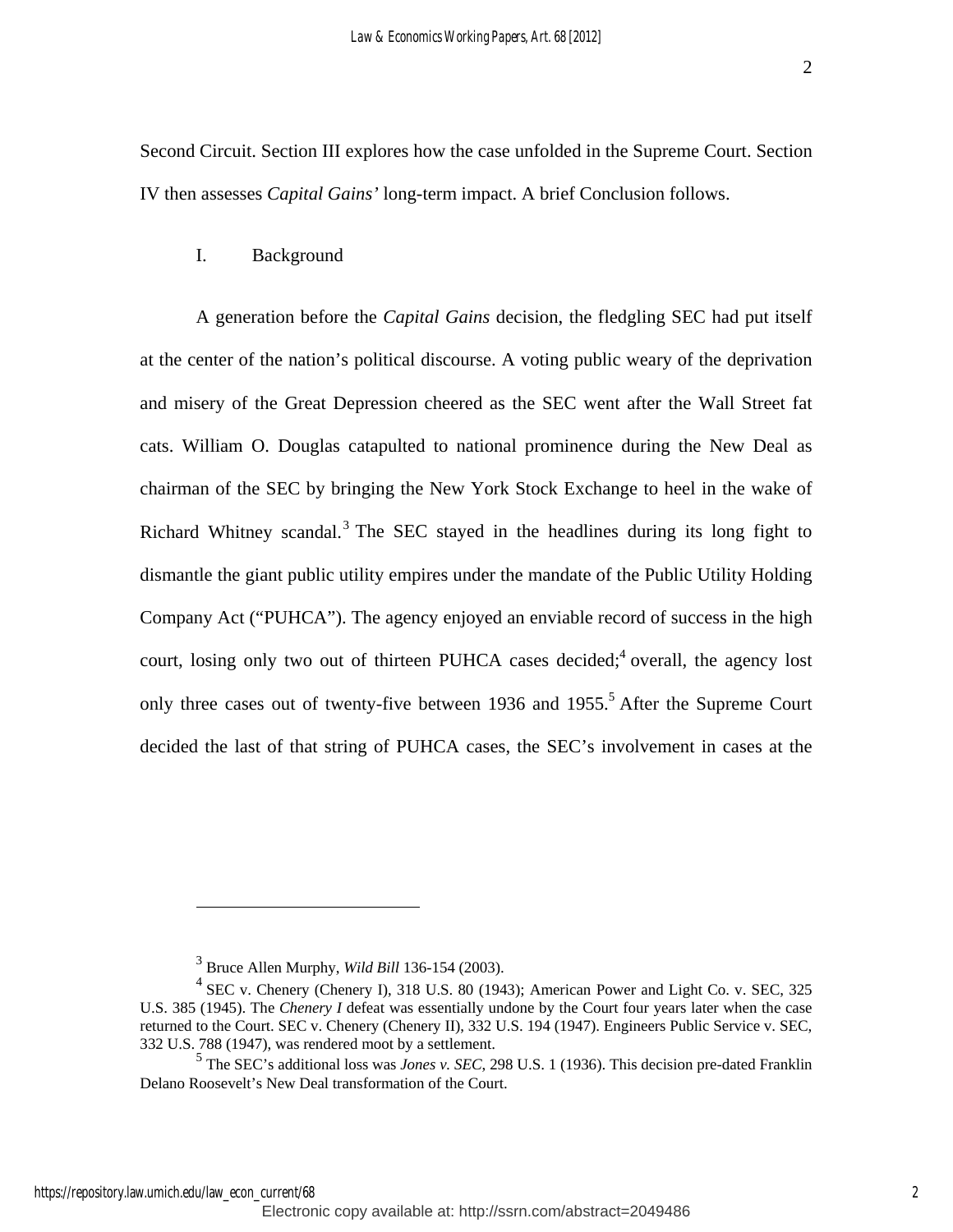Court took a marked decline. The Court decided only three securities cases of any kind between 1956 and 1960; two of those were per curiam.<sup>6</sup>

That dearth of securities litigation reflected the SEC's diminished role.<sup>7</sup> By the 1950s, the public utilities had been brought low and the campaign to tame Wall Street was a rapidly fading memory. The SEC was no longer the prominent political actor that it had been in the 1930s under the leadership of Douglas. World War II, which saw government and business join hands in the effort to defeat the totalitarian threats of Germany and Japan, reduced the SEC to a political afterthought. The agency, deemed "non-essential" to the war effort, saw itself downsized and exiled to Philadelphia, not to return to Washington until 1948. The agency's return from exile did not signal a return to relevance. The Truman and Eisenhower administrations had other political priorities, and the SEC Chairmen appointed by those presidents were not fueled by the ambition that had driven Douglas in that role a generation earlier.

The 1960s – and the election of John F. Kennedy – marked the beginning of a new era for the administrative agencies and a rejuvenated SEC. Kennedy called on James Landis – a New Deal SEC chairman – to draft a report outlining reforms for the administrative agencies.<sup>8</sup> Landis urged that more money be allocated to the SEC, but more generally, he called for rejuvenated leadership by "gradually restaffing [the

Published by University of Michigan Law School Scholarship Repository, 2012

<sup>&</sup>lt;sup>6</sup> SEC v. La. Pub. Ser. Comm'n, 353 U.S. 368 (1957) (per curiam); SEC v. Variable Annuity Life Ins., 359 U.S. 65 (1959); Dyer v. SEC, 359 U.S. 499 (1959) (per curiam). 7

<sup>&</sup>lt;sup>7</sup> See generally Joel Seligman, *The Transformation of Wall Street* 241-289 ( $3<sup>rd</sup>$  Ed. 2003).

James M. Landis, *Report on Regulatory Agencies to the President-Elect* (December 1960).

Electronic copy available at: http://ssrn.com/abstract=2049486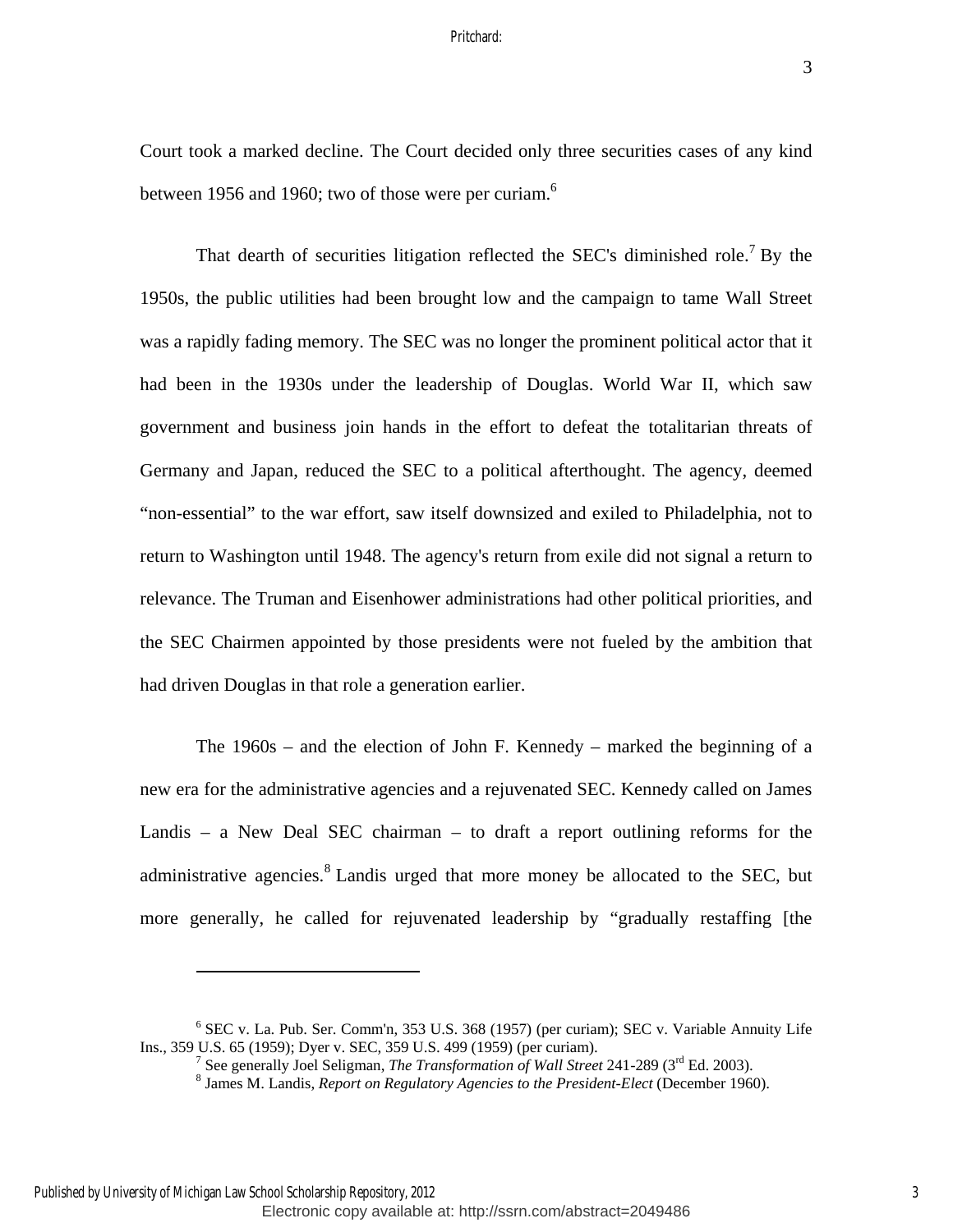agencies] with men who, because of their competence and their desire to fulfill the legislative mandates described in the basic statutes establishing these agencies, will inspire a sense of devotion to and pride in the public service by their many employees."<sup>9</sup>

At the SEC, the new leadership called for by Landis came in the form of William Cary. The Columbia corporate law professor was Kennedy's second choice, called upon after Harvard's Louis Loss, the dean of securities scholars, had turned Kennedy down.<sup>10</sup> Despite being Kennedy's second choice, Cary had strong links to the SEC's New Deal glory days: Cary had been a student in one of Professor William O. Douglas's last corporate finance classes, and he later went to work for Chairman Douglas at the SEC.<sup>11</sup>

Things were going to happen at the SEC on Cary's watch; Cary signaled his intent to push the agency in a more activist direction shortly after his arrival. Cary's opinion for the Commission in *Cady, Roberts & Co.*<sup>12</sup> announced in unmistakable fashion the agency's newfound commitment to interpreting broadly its statutory mandate. In *Cady, Roberts*, the Commission interpreted Rule 10b-5 of the Exchange Act to prohibit insider trading. Rule 10b-5 had been adopted by the Commission three decades earlier under its § 10(b) authority as a general anti-fraud prohibition, but the rule (and statute) makes no mention of insider trading. Notwithstanding this omission, the SEC found in *Cady, Roberts* that the partner of a brokerage firm had violated Rule 10b-5 when he traded on

<sup>&</sup>lt;sup>9</sup> Id. at 1. Of direct relevance to *Capital Gains*, Landis called for greater regulation of investment advisers, "many of whom have morals not exceeding those of tipsters at the race track." Id. at 33. <sup>10</sup> Seligman, supra note 7, at 291.

 $11$  Id. at 293.

<sup>&</sup>lt;sup>12</sup> 40 SEC 907 (1961).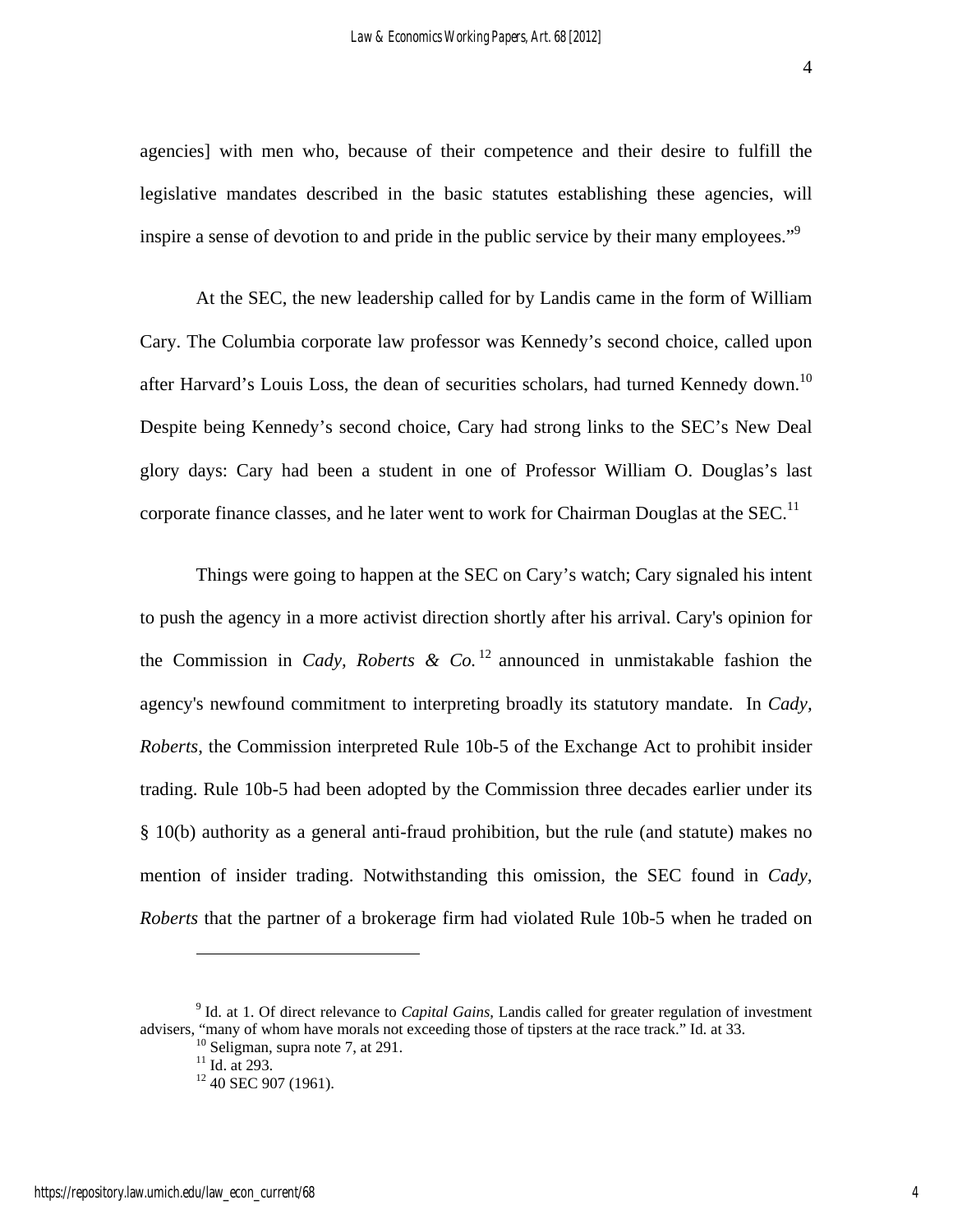non-public information. The partner had learned, in his role as a director of a public company, that the company was planning to cut the size of its dividend. In concluding that the partner had violated Rule 10b-5, Cary set out a broad standard for the insider trading prohibition:

The obligation rests on two principal elements; first, the existence of a relationship giving access, directly or indirectly, to information intended to be available only for a corporate purpose and not for the personal benefit of anyone, and second, the inherent unfairness involved where a party takes advantage of such information knowing it is unavailable to those with whom he is dealing.<sup>13</sup>

These elements are conspicuously absent from the text of either Rule 10b-5 or § 10(b). Cary gave notice that in interpreting "the<sup>[]</sup> elements [of  $\S$  10(b)] under the broad language of the anti-fraud provisions we are not to be circumscribed by fine distinctions and rigid classifications."<sup>14</sup> Thus, Cary announced the SEC's intent to root out information asymmetries in the secondary markets to protect "the buying public" "from the misuse of special information."15 The securities laws would be interpreted as needed to achieve that goal; statutory literalism would not be an impediment. But Cary's broad vision of the SEC's authority had not yet been validated by a court. The respondents in *Cady, Roberts* did not seek review of the agency's order, so it remained to be seen whether Cary's novel interpretation of § 10(b) would withstand judicial scrutiny.

There were potential landmines waiting for the SEC's insider trading initiative. Just a month after the SEC handed down *Cady, Roberts* the SEC argued before the

 $13$  Id. at 912 (footnote omitted).

 $14$  Id.

<sup>&</sup>lt;sup>15</sup> Id. at 913.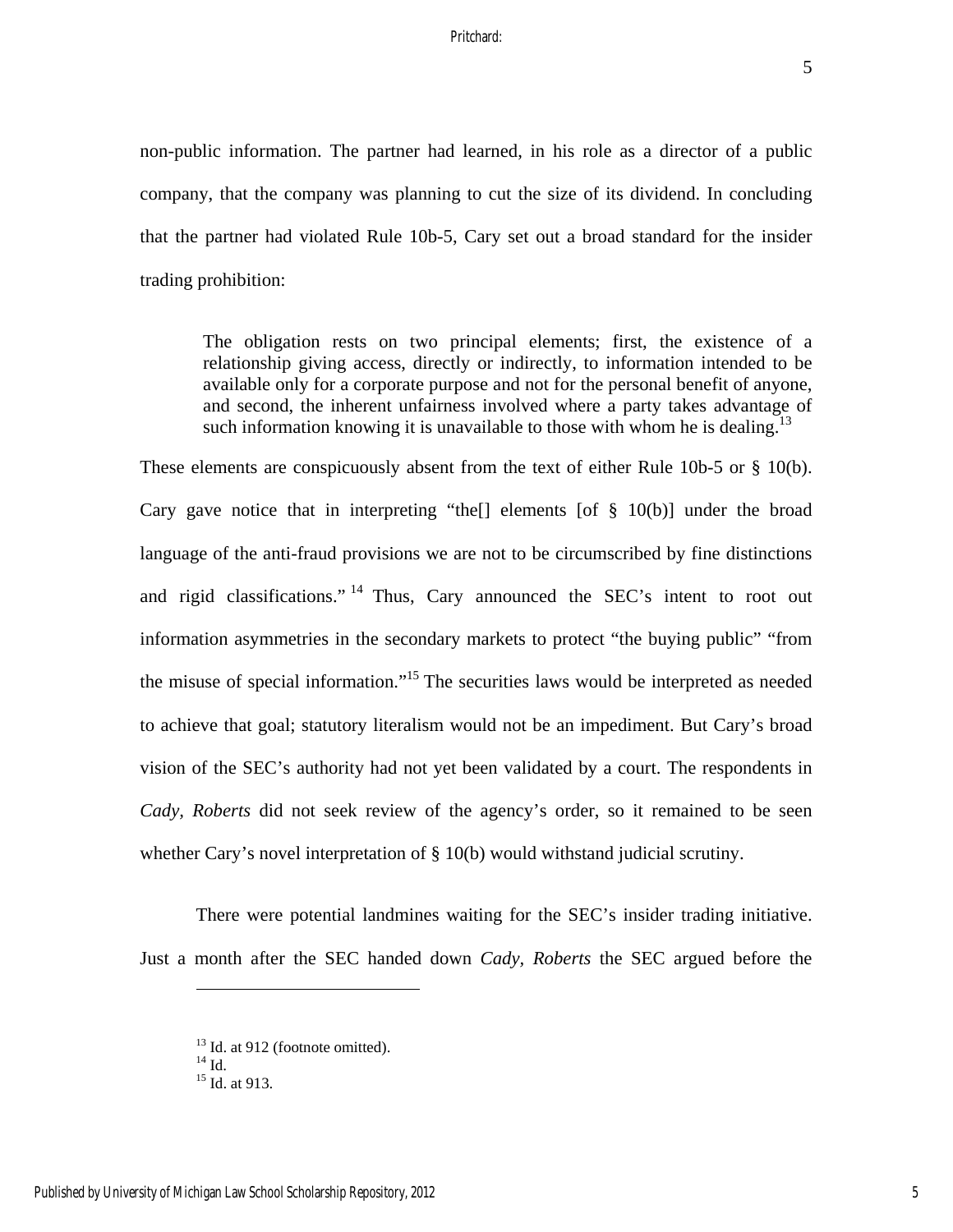Supreme Court in *Blau v. Lehman*.<sup>16</sup> *Blau* involved the interpretation of the "short-swing" profits rule of § 16(b) of the Exchange Act. Despite the focus on insider trading during the hearings that led to the adoption of the Exchange Act, § 16(b) is the only Exchange Act provision, as it was adopted by Congress in 1934, that deals explicitly with insider trading.

The facts of *Blau* bore some similarities to *Cady, Roberts*. At issue was whether the knowledge of a Lehman Brothers partner, Thomas, who was serving as a director of a public company, Tide Water, could be attributed to the investment bank.<sup>17</sup> If Lehman was charged with Thomas's knowledge, then the bank's profits from trading in Tide Water's stock would be subject to disgorgement. The district court found that Thomas had not shared his knowledge of Tide Water's affairs with his Lehman partners.<sup>18</sup>

The Second Circuit affirmed the decision over the dissent of Judge Charles Clark.19 Clark plays a central role in our tale, and his background suggested that he would be predisposed to the SEC's arguments. Clark was the former dean of the Yale Law School, where he had been a colleague of William O. Douglas. Clark, like Douglas, was a committed New Dealer.<sup>20</sup> Moreover, he had worked for the SEC part time for a brief

 $16$  368 U.S. 403 (1962).

<sup>&</sup>lt;sup>17</sup> Id. at 404-406.

<sup>&</sup>lt;sup>18</sup> Id. at 407.<br><sup>19</sup> Blau v. Lehman, 286 F.2d 786 (2<sup>nd</sup> Cir. 1960), and id. at 793 (Clark, J., dissenting).

<sup>&</sup>lt;sup>20</sup> Clark was best known as the architect of the Federal Rules of Civil Procedure, which had been adopted in 1938 when Clark was serving as the head of the Federal Rules Advisory Committee. Charles E. Clark, *The New Federal Rules of Civil Procedure: The Last Phase—Underlying Philosophy Embodied in Some of the Basic Provisions of the New Procedure*, 23 A.B.A. J. 976 (1937).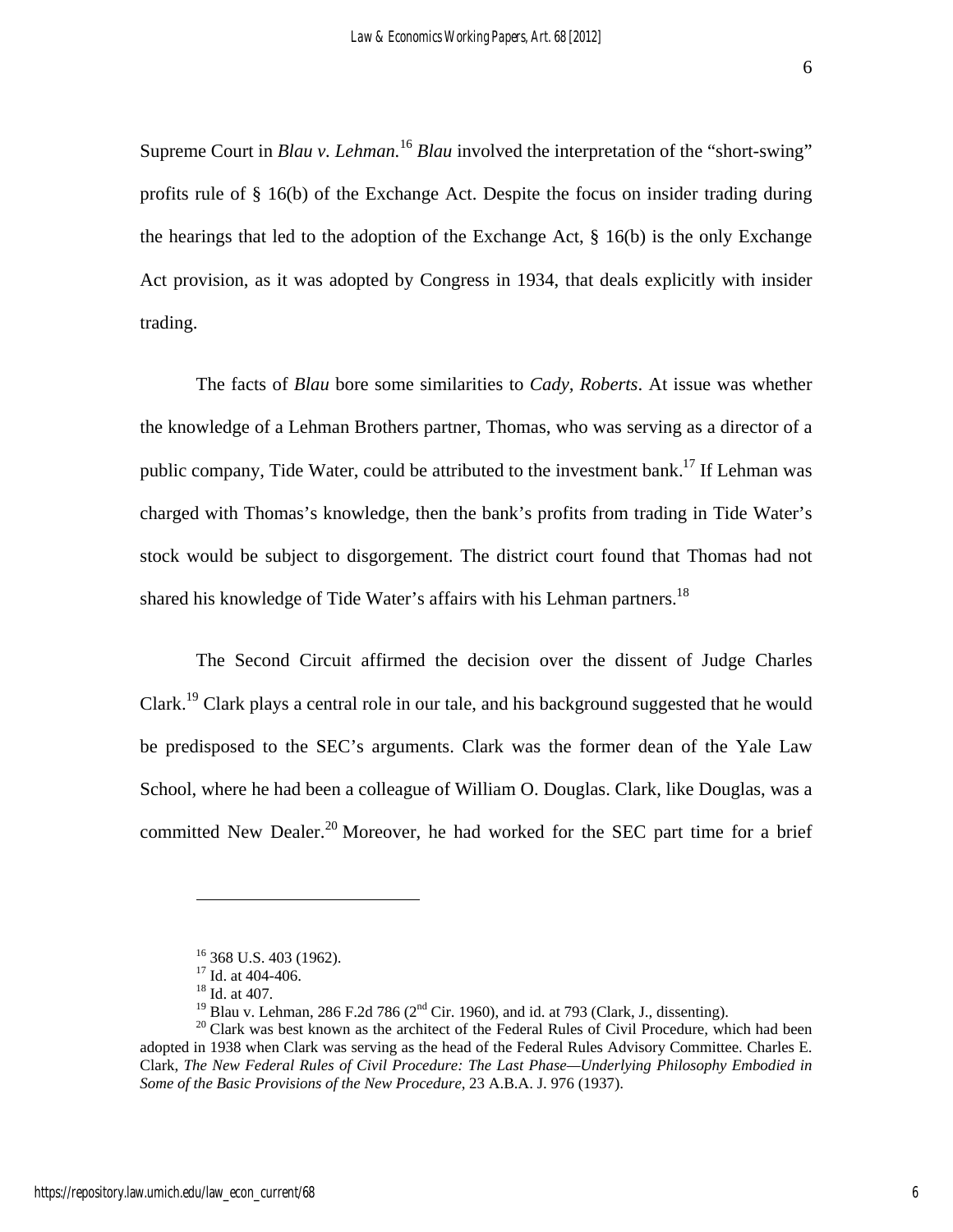period at Douglas's behest.<sup>21</sup> The two remained friends<sup>22</sup> notwithstanding a falling out when Douglas persuaded Clark to endorse Roosevelt's Court-packing plan while Douglas remained silent.<sup>23</sup> In fact, Clark had hoped that Douglas would succeed him as dean at Yale, but that hope was dashed by Douglas's appointment to the Supreme Court.<sup>24</sup> Clark's judicial philosophy, like Douglas's, allowed plenty of room for judges to chart a novel course: "We need the unprincipled decision, *i.e.*, the unprecedented and novel decision ... to mark judicial progress."<sup>25</sup>

Clark's *Blau* dissent stressed that the courts should defer to the SEC. When the case was initially decided, he fretted that the SEC's views were not solicited.<sup>26</sup> After the decision came down, the SEC petitioned for leave to participate as amicus and to file a petition for rehearing, and Clark lobbied hard to have the case heard.<sup>27</sup> When the petition was denied, Clark was nearly apoplectic. He complained that the majority's opinion "leaves this important area of the law almost ludicrously uncertain. ... My own criticisms

<u>.</u>

 $21$  Seligman, supra note 7, at 111.

<sup>22</sup> William O. Douglas, *Charles E. Clark*, 73 Yale L.J. 3, 3 (1963). 23 Murphy, supra note 3, at 129.

 $^{24}$  Letter from Charles Clark to Arthur B. Darling, (3/20/39), Charles E. Clark Papers, Series I, Box 1, Folder 2, Yale University Library, Manuscripts and Archives (hereinafter Clark Papers) ("There was one blow to my plans which came in today when bill Douglas was named to the Supreme Court, for I had expected, as seemed rather likely, that he would succeed me as dean."). In this same letter, Clark was rather prescient in predicting that Douglas would chafe under the confines of the bench. Id. ("Douglas is one of the ablest and sincerest persons I know, and it is a grand thing to have so young and vigorous a person on the bench, unless indeed one believes that could have done more elsewhere. ... It is hard to think

<sup>%</sup> of so vigorous a personality as Douglas confined so young.").<br>
<sup>25</sup> Charles E. Clark, *A Plea for the Unprincipled Decision*, 49 Va. L.Rev. 660, 665 (1963).<br>
<sup>26</sup> *Blau*, 286 F.2d at 796 (Clark, J., dissenting) ("[I]t w

 $^{27}$  Memo of Charles Clark to J.E.L., S.R.W., L.P.M., H.J.F., J.J.S., (1/13/1961), Clark Papers, Series II, Box 45, Folder 186, ("May I suggest that, even if some of our colleagues do not want the real help the Commission can give here, I do feel some surprise and chagrin that they are willing to prevent those who do from receiving it.").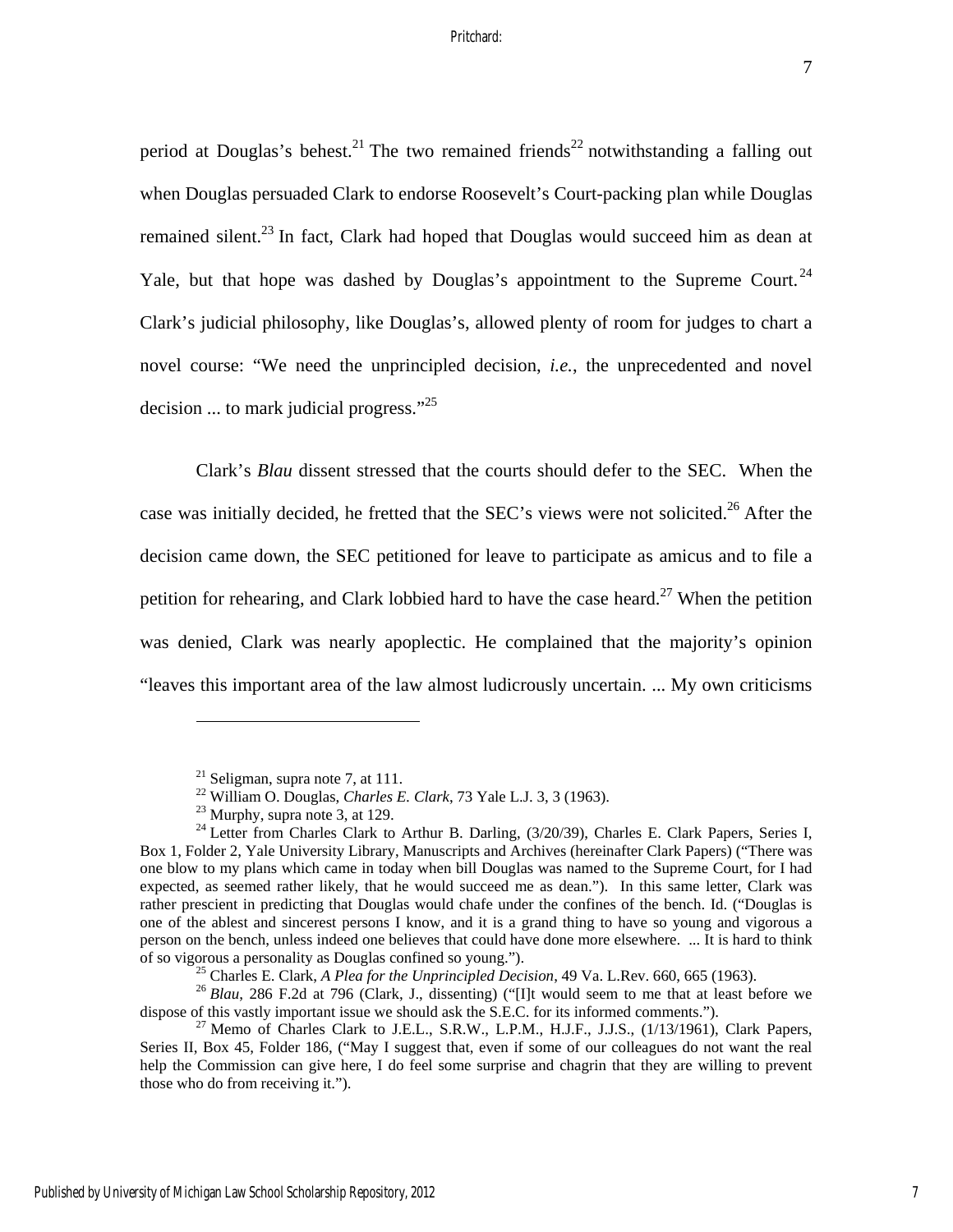uttered in my dissent have remained unanswered and have now, as is apparent, the support of the S.E.C."<sup>28</sup> Worse yet, the Second Circuit's rule built "unfair discrimination" "into an important remedial statute—a discrimination substantially eliminating the great Wall Street trading firms from the statute's operations."<sup>29</sup>

Clark's populist tone evidently struck a chord with the Supreme Court, as seven justices voted to grant certiorari.<sup>30</sup> When *Blau* came to the Supreme Court, the SEC, alongside its allies in the plaintiffs' bar, urged that § 16(b) be read broadly "on policy grounds."<sup>31</sup> According to the SEC, Thomas's knowledge should be attributed to the partnership and Lehman Brothers "should be held liable even though it is neither a director, officer, nor a 10% stockholder."<sup>32</sup> The agency's argument was weakened, however, by its concession "that such an interpretation is not justified by the literal language of  $\S$  16(b)."<sup>33</sup> The Court noted the breadth of the SEC's argument: "The argument of ... the Commission seems to go so far as to suggest that  $\S$  16(b)'s forfeiture of profits should be extended to include all persons realizing 'short swing' profits who either act on the basis of 'inside' information or have the possibility of 'inside'

<sup>28</sup> *Blau*, 286 F.2d at 799 (Clark, J., dissenting from denial of rehearing *in banc*).

 $29$  Id.

<sup>&</sup>lt;sup>30</sup> Blau v. Lehman, No. 66, Docket Sheet (April 21, 1961) ("Grant: All but Stewart and Black who voted to deny."), Earl Warren Collection, Box 375, Library of Congress. 31 *Blau*, 368 U.S. at 410. 32 Id. at 410-411.

<sup>33</sup> Id. at 411.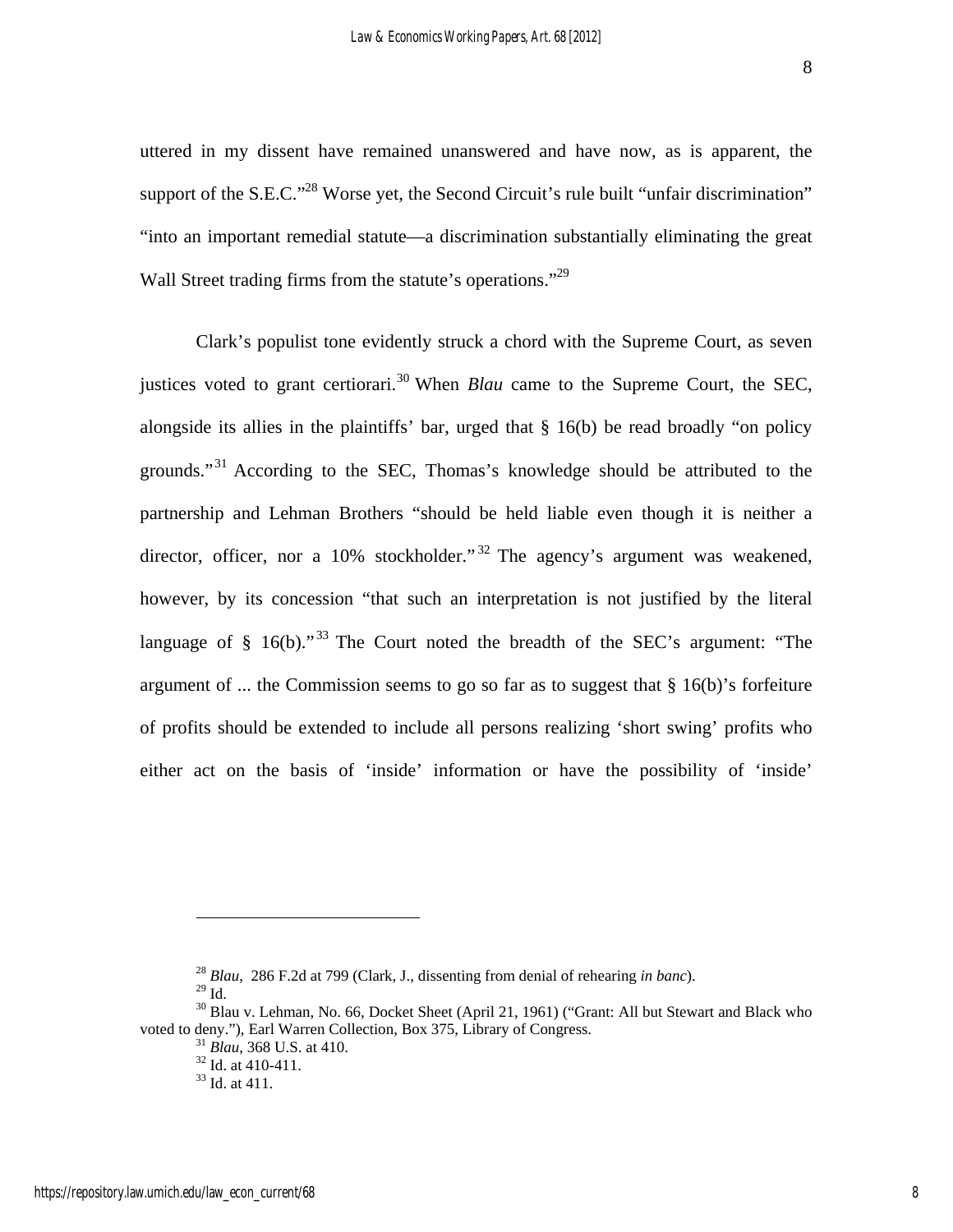9

information."34 Shades of *Cady*, *Roberts*? The SEC's preferred construction would have broadened § 16(b) to make it a general prohibition against insider trading.

The Court, while acknowledging the SEC's "persuasive policy arguments that the [Exchange] Act should be broadened in this way to prevent 'the unfair use of information' more effectively," declined the SEC's invitation to ignore § 16's language.<sup>35</sup> Amending the statute, according to the Court majority, was not its job: "Congress can and might amend § 16(b) if the Commission would present to it the policy arguments it has presented to us, but we think that Congress is the proper agency to change an interpretation of the Act unbroken since its passage, if the change is to be made."<sup>36</sup> In other words, lofty policy goals would not allow an end run around plain statutory text. The Court insisted on adherence to the statutory text despite an impassioned dissent from the Court's resident securities expert, Justice Douglas, who echoed Clark's moralistic tone. Douglas complained that the majority had "sanction[ed], as vested, a practice so notoriously unethical as profiting on inside information."37 For the SEC, the *Blau* opinion offered scant hope that the Supreme Court would be receptive to the free-ranging method of statutory interpretation deployed by Chairman Cary in *Cady, Roberts*.

II. The district court and Second Circuit

<sup>34</sup> Id.

<sup>35</sup> Id. 36 Id. at 413.

 $37$  Id. at 414 (Douglas, J., dissenting)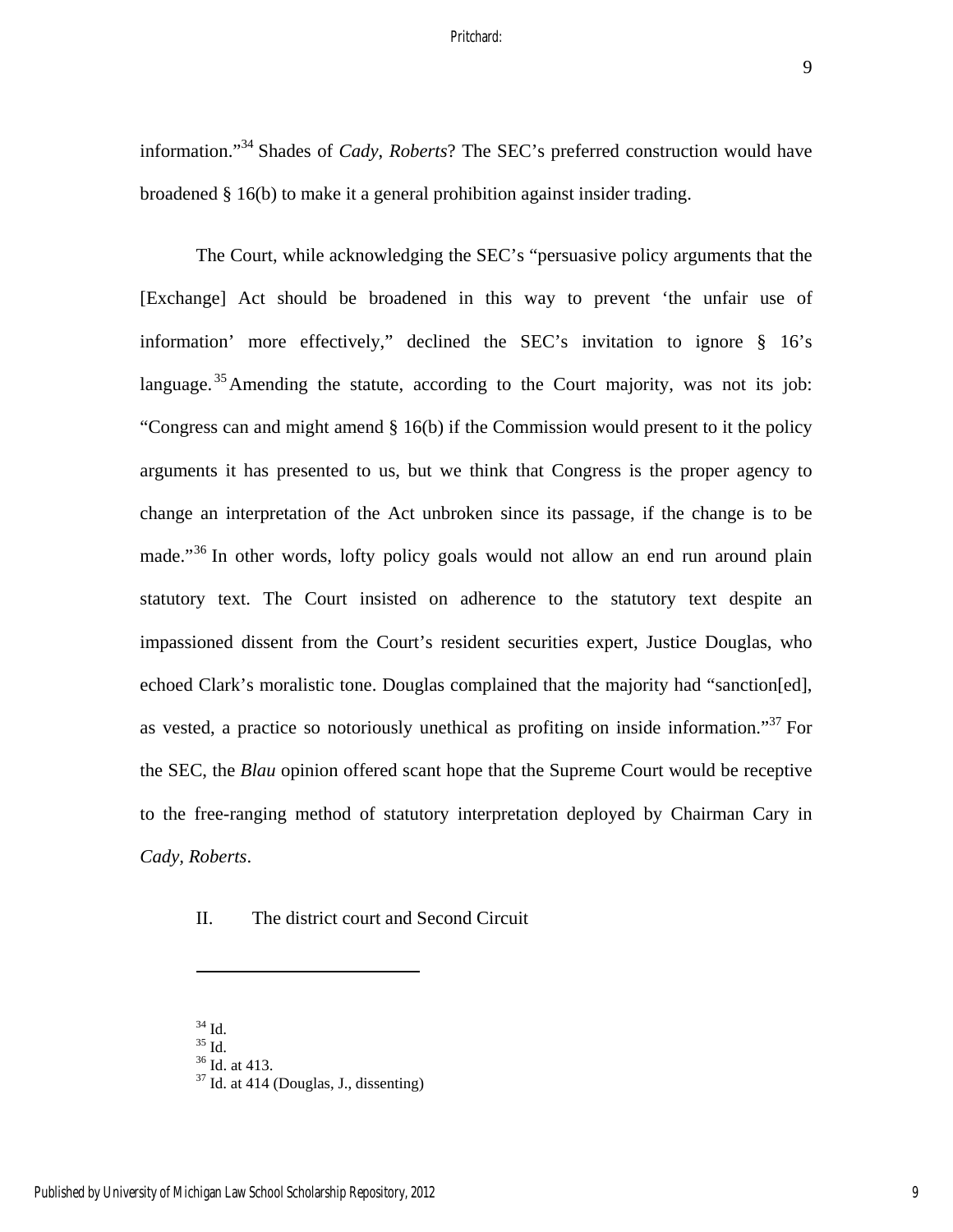The SEC had not yet launched its campaign against insider trading when it brought an enforcement action against Capital Gains Research Bureau, Inc. and its owner, Harry P. Schwarzmann.<sup>38</sup> The facts of the case placed it in the nebulous area between pure omissions and misleading half-truths. Capital Gains published a newsletter, "Capital Gains Report," which it distributed to approximately 5,000 subscribers. The newsletter highlighted a number of stocks in each issue, generally predicting an increase in price.<sup>39</sup> The SEC alleged that on a number of occasions the defendants had purchased shares in the companies recommended in advance of the distribution of the newsletter. $40$ The stocks increased in price and trading volume after the distribution of the newsletter and Capital Gains liquidated its positions within a week or two thereafter.<sup>41</sup> The SEC argued that the failure by Capital Gains to disclose its purchases and subsequent sales violated § 206 of the Investment Advisers Act, which makes it unlawful (1) "to employ any device, scheme or artifice to defraud any client or prospective client" or (2) "to engage in any transaction, practice, or course of business which operates as a fraud or deceit upon any client or prospective client. $"^{42}$ 

The district court denied the SEC's motion for a preliminary injunction, concluding that § 206(1) and (2) used "the words 'fraud' and 'deceit' ... in their technical

 $38$  A detailed history of the enforcement action can be found in Arthur Laby, SEC v. Capital Gains Research Bureau *and the Investment Advisers Act of 1940*, 91 B.U. L.Rev. 1051, 1056-59 (2011).

<sup>&</sup>lt;sup>39</sup> *Capital Gains*, 375 U.S. at 182-183.<br><sup>40</sup> SEC v. Capital Gains Research Bureau, Inc., 300 F.2d 745, 747 (2<sup>nd</sup> Cir. 1961). In one case, Capital Gains had sold short the shares of a company that received a negative recommendation 41 Id.

 $42$  15 U.S.C. § 80b-6(1) & (2).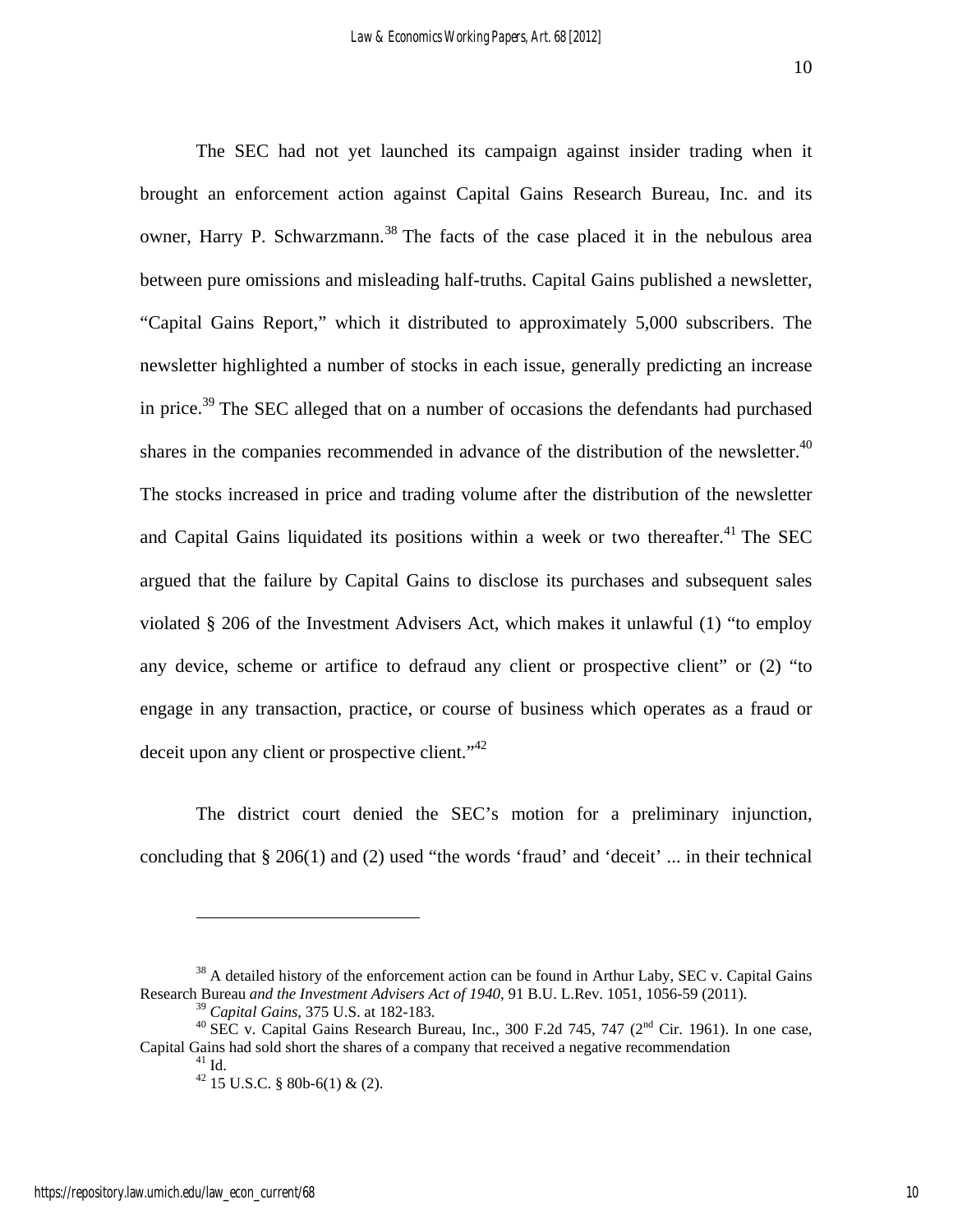sense."<sup>43</sup> The trial court's use of the word "technical" would come to have important implications. What did the court mean by "technical"? Apparently, something close to common law notions of deceit. For  $\S 206(2)$  to be satisfied, the SEC would have to show that Capital Gains' clients had lost money as a result of Capital Gains' sales. For § 206(1), to be satisfied, the SEC would have to show that Capital Gains intended to cause its clients loss.44 The district court's discussion ignores the possibility that a fiduciary duty might give rise to a duty of disclosure, i.e., equitable notions of fraud like those found in the SEC's *Cady, Roberts* decision. Instead, the district court read § 206 as incorporating traditional common law notions of fraud involving material misrepresentations.

The SEC appealed to the Second Circuit. In a case in which the agency was pushing the boundaries of its authority, the panel it drew did not bode well. The panel consisted of two Eisenhower appointees, Leonard Moore and Sterry Waterman,<sup>45</sup> and the lone bright spot for the SEC, Charles Clark, the dissenter in *Blau*.

Judge Moore wrote the opinion for the panel upholding the district court's denial of the injunction.<sup>46</sup> The SEC won a minor victory with the court's holding that the district court was wrong in requiring the SEC to show actual losses to investors, necessarily rejecting the narrowest version of common law fraud in interpreting § 206. Nonetheless,

<sup>43</sup> SEC v. Capital Gains Research Bureau, Inc., 191 F. Supp. 897 (1961).

 $44$  Id. at 899.

<sup>45</sup> Federal Judicial Center, History of the Federal Judiciary, available at www.fjc.gov. 46 *Capital Gains*, 300 F.2d at 746, 751.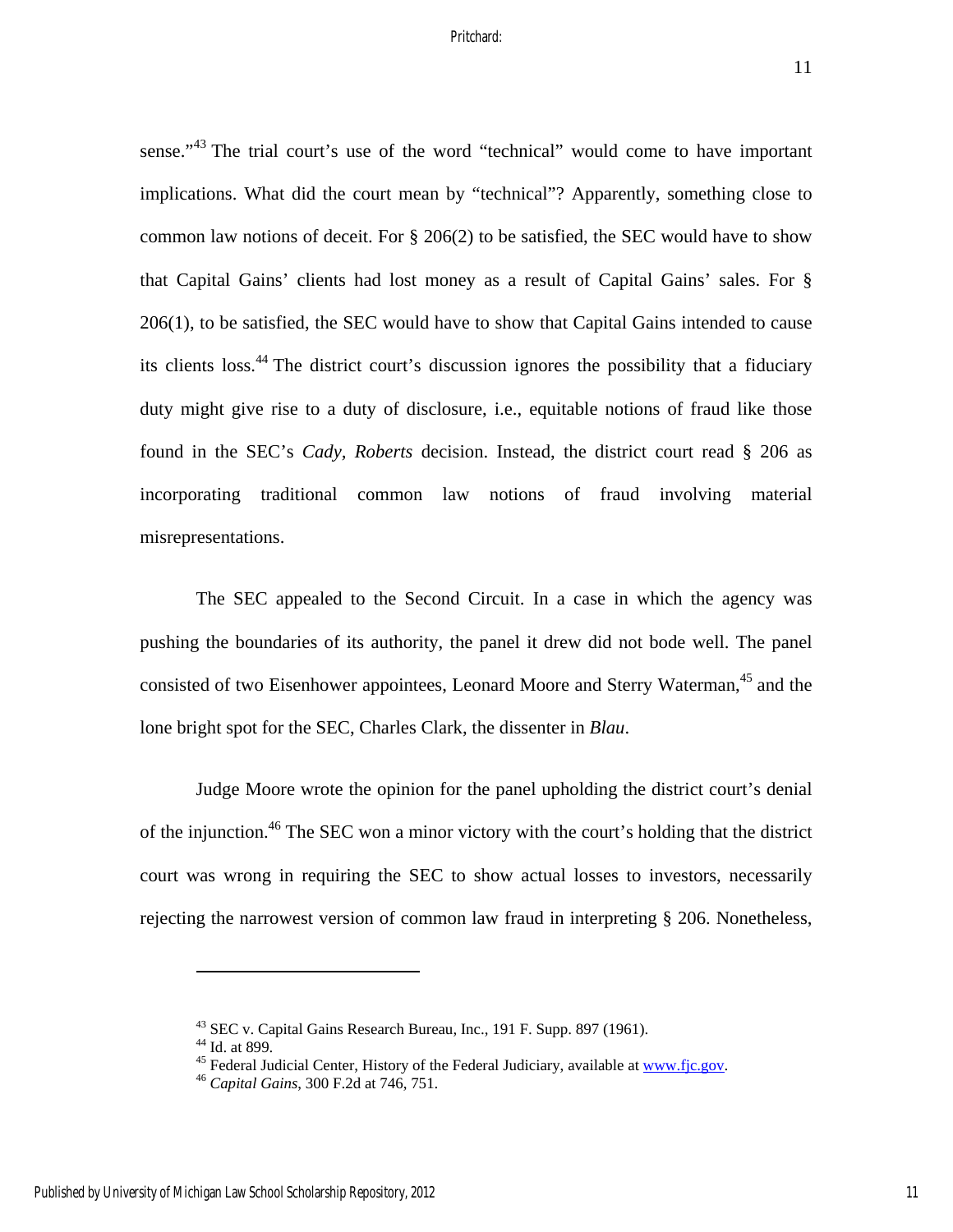the majority opinion appeared to require an affirmative misrepresentation by the defendant, not simply secret profits: "The test is not gain or loss. It is whether the recommendation was honest when made."<sup>47</sup> How could the court determine if the recommendation was honest? As Moore wrote to his colleagues, "the advice may be tainted with self-interest, but such a fact cannot be assumed or inferred. It must be established by proof such as deliberate misstatements of fact or belief that a stock had a dismal rather than bright future."<sup>48</sup> A dishonest recommendation would be actionable under § 206, but undisclosed actions would not be actionable, as long as those actions were not inconsistent with that recommendation.

Were Capital Gains' purchases and sales inconsistent with its recommendations? The SEC urged that "the failure to disclose to clients to whom purchase was recommended that they (defendants), too, had made purchases, constituted a scheme to defraud by failing to disclose a material fact."<sup>49</sup> What was the material fact? The SEC argued that Capital Gains "advice to buy was dishonest and fraudulent" because it failed to disclose the advisers' intention to sell its stock in the near future.  $50$  This characterization of the SEC's allegation sounds in misleading omission; there is no mention of fiduciary duty here.

<sup>47</sup> Id. at 749.

<sup>48</sup> Memorandum of LPM, SEC v. Capital Gains Research (Oct. 17, 1961), Clark Papers, Series II, Box 55, Folder 262.

<sup>49</sup> *Capital Gains*, 300 F.2d at 747. 50 Id. at 748.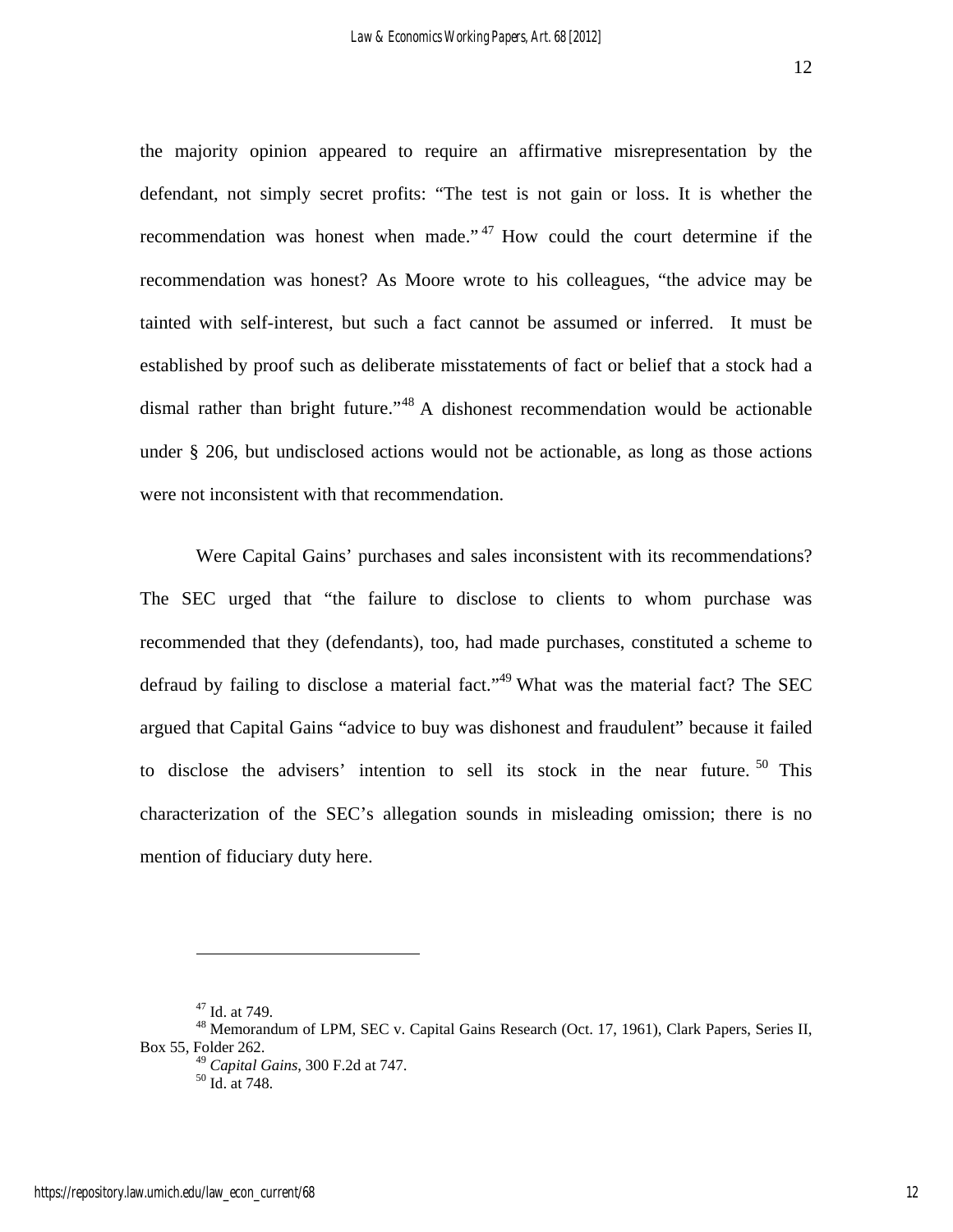The nature of the SEC's allegations becomes murky, however, when the court concedes that there can be no "serious dispute that a relationship of trust and confidence should exist between the adviser and the advised.<sup> $51$ </sup> Does the existence of a fiduciary duty alter when a misleading omission becomes actionable? Apparently not; a fiduciary duty would not necessarily carry a corresponding disclosure obligation. The duty of trust and confidence would be violated only by intentional acts of disloyalty, such as the investment adviser's "failure to disclose that he was being paid to tout a stock."<sup>52</sup> Moore distinguished the SEC's recent *Cady, Roberts* decision as involving a situation "where inside or so-called confidential information was possessed by one party to the transaction which was not disclosed to the other."<sup>53</sup> Why that relationship would give rise to an affirmative duty of disclosure, while the relationship of an investment adviser to client would not, is left unclear in Moore's opinion. Query why the presence of an affirmative statement should preclude a parallel fiduciary duty of disclosure.

Given the fragility of the distinctions drawn by Moore, his final rationale for the court's decision may have been the most telling: the need for rulemaking.

[W]hat the SEC would have the court do here is to create a law which Congress has never enacted or a regulation which the SEC has never promulgated which, in effect, would prohibit investment advisers or their employees from purchasing or selling any of the many stocks covered by their services.<sup>54</sup>

- 51 Id. at 749. 52 Id.
- $^{53}$  Id.  $\,$

 $\overline{a}$ 

54 Id.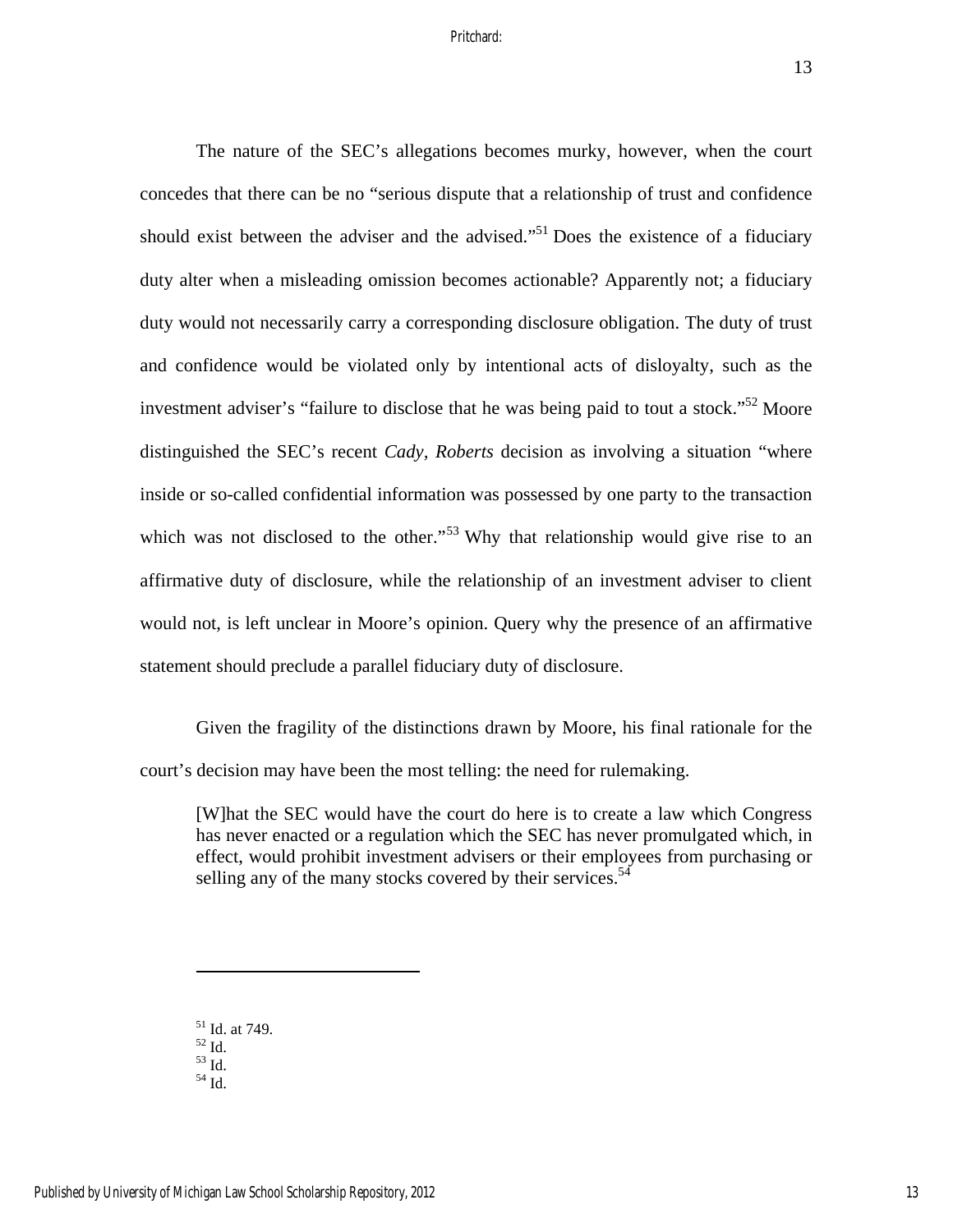The SEC would have disclaimed any inference that its preferred interpretation would sweep as broadly as Moore suggested. The uncertainty over the contours of the SEC's interpretation of § 206, however, only reinforced the need for the specificity that a formal rulemaking could provide. And rulemaking was certainly feasible; just three days after *Capital Gains* was argued before the appellate judges, the SEC announced a proposal to amend its rules under the Investment Advisors Act to require recordkeeping of securities transactions by investment advisers and their personnel.<sup>55</sup> If the SEC could require recordkeeping, it could require disclosure.

Judge Waterman also emphasized the need for rulemaking in his memo to his colleagues on the panel. That need was made more acute by Waterman's perception of prevailing industry practice:

I know of no outfit that discloses what it proposes to do about the stock it or its officers may happen to own when it advises you and me what to do with our money. If the SEC wants to go into this field – and perhaps it should – it should get out some rules first. 56

Despite his agreement with Moore on the need for rulemaking, Waterman concurred only in the result, offering no rationale for his separate position.

Judge Moore's opinion provoked a dissent from Clark that echoed his shrill tone in *Blau*. The majority had "endorse[d] and in effect validate[d] a distressingly low standard of business morality," a result that "top advisers ... not only do not desire, but

<sup>55</sup> SEC, Investment Advisers Act of 1940, Rel. No. 120, Clark Papers, Series II, Box 55, Folder 262. 56 Memorandum of SRW, SEC v. Capital Gains Research (Oct. 19, 1961), Clark Papers, Series II,

Box 55, Folder 262.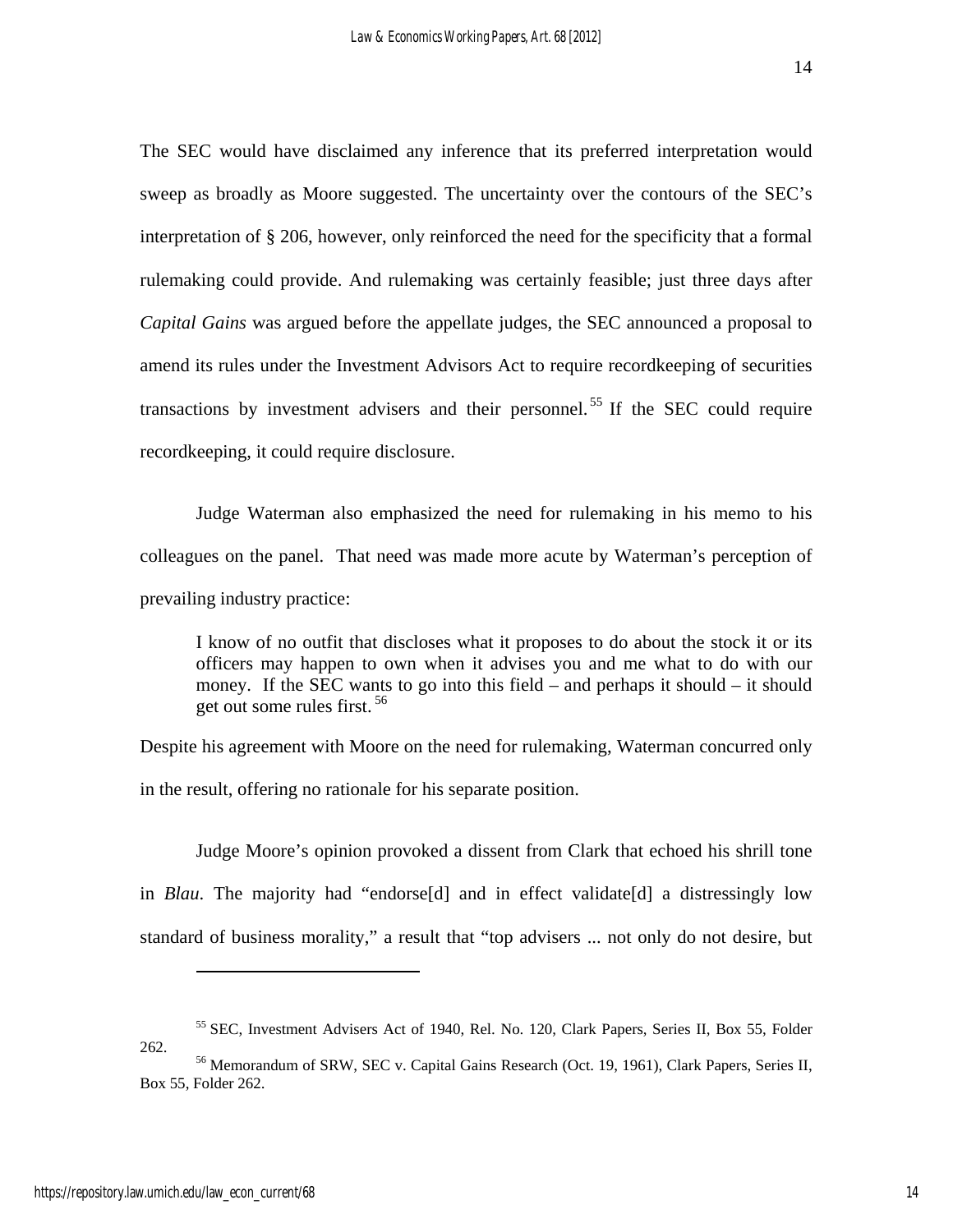find rather shocking, in the doubt thus cast upon the good faith and loyalty of their profession."<sup>57</sup> Clark worried about a lemons problem; loyal advisers, argued Clark, needed to be safeguarded "against the stigma of unscrupulous tipsters and touts."<sup>58</sup> Unlike Moore, Clark placed considerable weight on the conclusion that an investment adviser was a fiduciary, whose "first duty ... is loyalty to his beneficiary; if he is engaged in feathering his own nest, he cannot be giving his client that wholly disinterested advice which it his stock in trade to provide."<sup>59</sup>

The SEC petitioned for rehearing en banc, which was met by dueling memos from Clark and Moore.  $60$  Moore's position was weakened, however, by the position of Waterman, who had only concurred in the original result, apparently because Moore had rejected a number of his suggestions.<sup>61</sup> That three-way split was sufficient to induce a majority in favor of rehearing en banc to clarify the situation.<sup>62</sup> Ultimately, only Moore voted to deny the petition. $63$ 

What followed was a heated debate among the judges of the Second Circuit on the role of statutory interpretation in expanding the boundaries of the securities laws. At oral

<sup>57</sup> *Capital Gains*, 300 F.2d at 751 (Clark, J., dissenting). 58 Id. at 752.

 $59$  Id.

<sup>60</sup> Memorandum of CEC, SEC v. Capital Gains Research (Jan. 17, 1962) & Memorandum of LPM, SEC v. Capital Gains Research (Jan. 17, 1962), Clark Papers, Series II, Box 55, Folder 262.<br><sup>61</sup> Memorandum of SRW, SEC v. Capital Gains Research (Jan. 22, 1962) Clark Papers, Series II,

Box 55, Folder 262.<br><sup>62</sup> Memorandum of I[rving] R. K[aufman], SEC v. Capital Gains Research (Jan. 22, 1962) &

Memorandum of T[hurgood] M[arshall], SEC v. Capital Gains Research (Jan. 22, 1962), Clark Papers, Series II, Box 55, Folder 262 (both citing three-way result as reason for granting en banc review).<br><sup>63</sup> Order Granting Petition for Rehearing In Banc, SEC v. Capital Gains Research (Jan. 23, 1962)

Clark Papers, Series II, Box 55, Folder 262.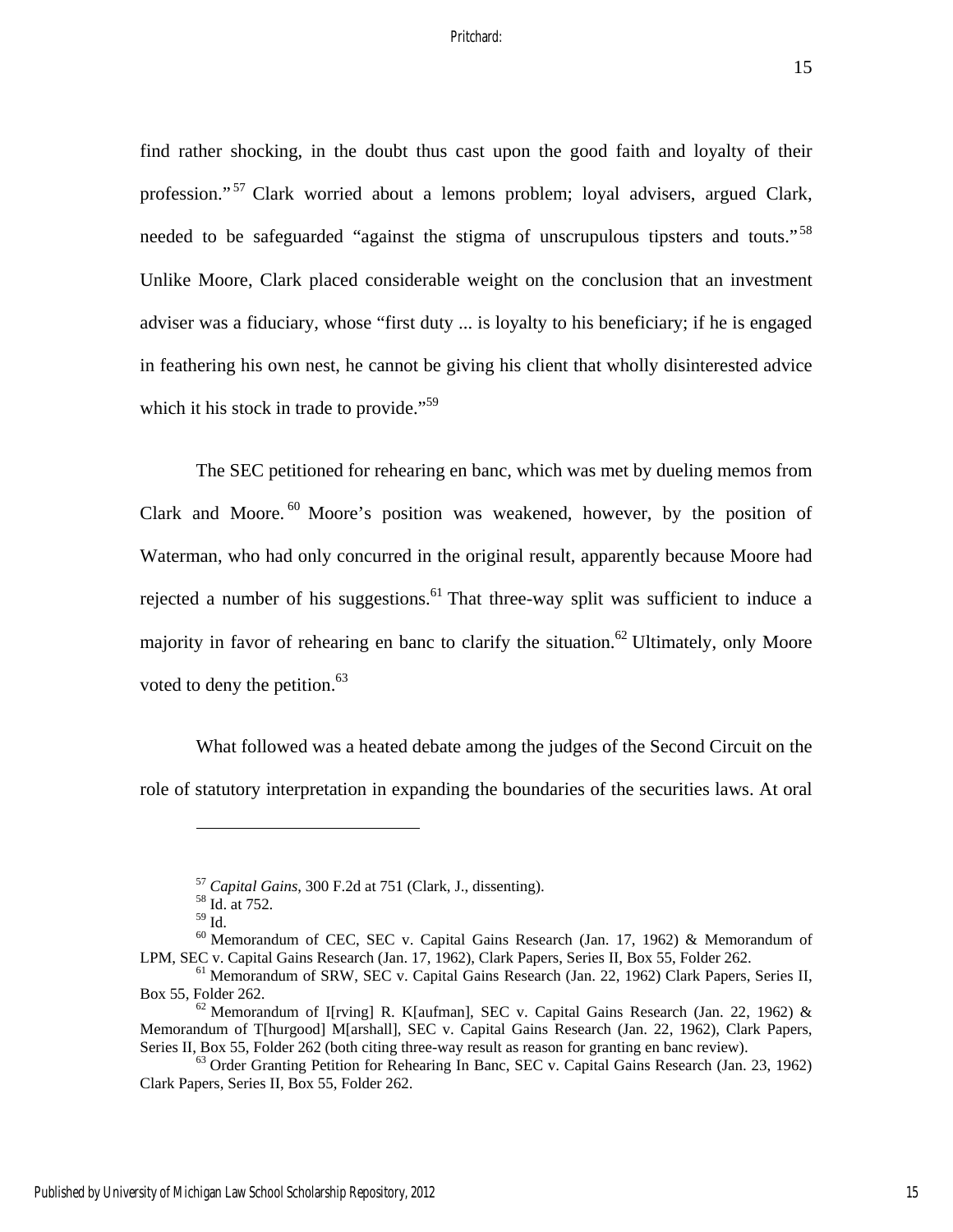argument, Judge Henry Friendly pressed the SEC's counsel on the history of § 206. If § 206 was modeled on § 17(a) of the Securities Act, why had Congress omitted the second clause of §17(a), which makes it an offense "to obtain money or property by means of any untrue statement of a material fact or any omission to state a material fact necessary in order to make statements made, in light of the circumstances under which they were made, not misleading"?<sup>64</sup> Judges Waterman and Lumbard wondered why the SEC had not adopted "simple rules" requiring disclosure of the trading alleged to be fraudulent, while Judge Moore complained of the unfairness of not providing the defendant with notice. $65$ 

Clark, seizing the initiative, launched the first memo to his colleagues just two days after oral argument.<sup>66</sup> He focused on Friendly's question about the omission from  $\S$ 206 of the language from  $\S 17(a)(2)$  of the Securities Act. The rationale for its exclusion, according to Clark, was that it was unnecessary. Investment advisers do not deal directly with their clients, so including a clause relating to obtaining money or property through misrepresentation or omission "would have been a waste of ink and effort."<sup>67</sup> Section 206 was not aimed at common-law deceit of this sort, but rather "to impose fiduciary obligations on those who serve as investment advisers." <sup>68</sup> Clark also rejected the argument that the SEC should have promulgated a rule, as "quite frankly judicial

 $65$  Id.

<sup>&</sup>lt;sup>64</sup> Clark Argument Notes, (Feb. 21, 1962), Clark Papers, Series II, Box 55, Folder 262.

<sup>&</sup>lt;sup>66</sup> Supplemental Memo on Rehearing in Banc, CEC, SEC v. Capital Gains Research (Feb. 23, 1962), Clark Papers, Series II, Box 55, Folder 262. 67 Id. at 3.

<sup>68</sup> Id. at 3-4.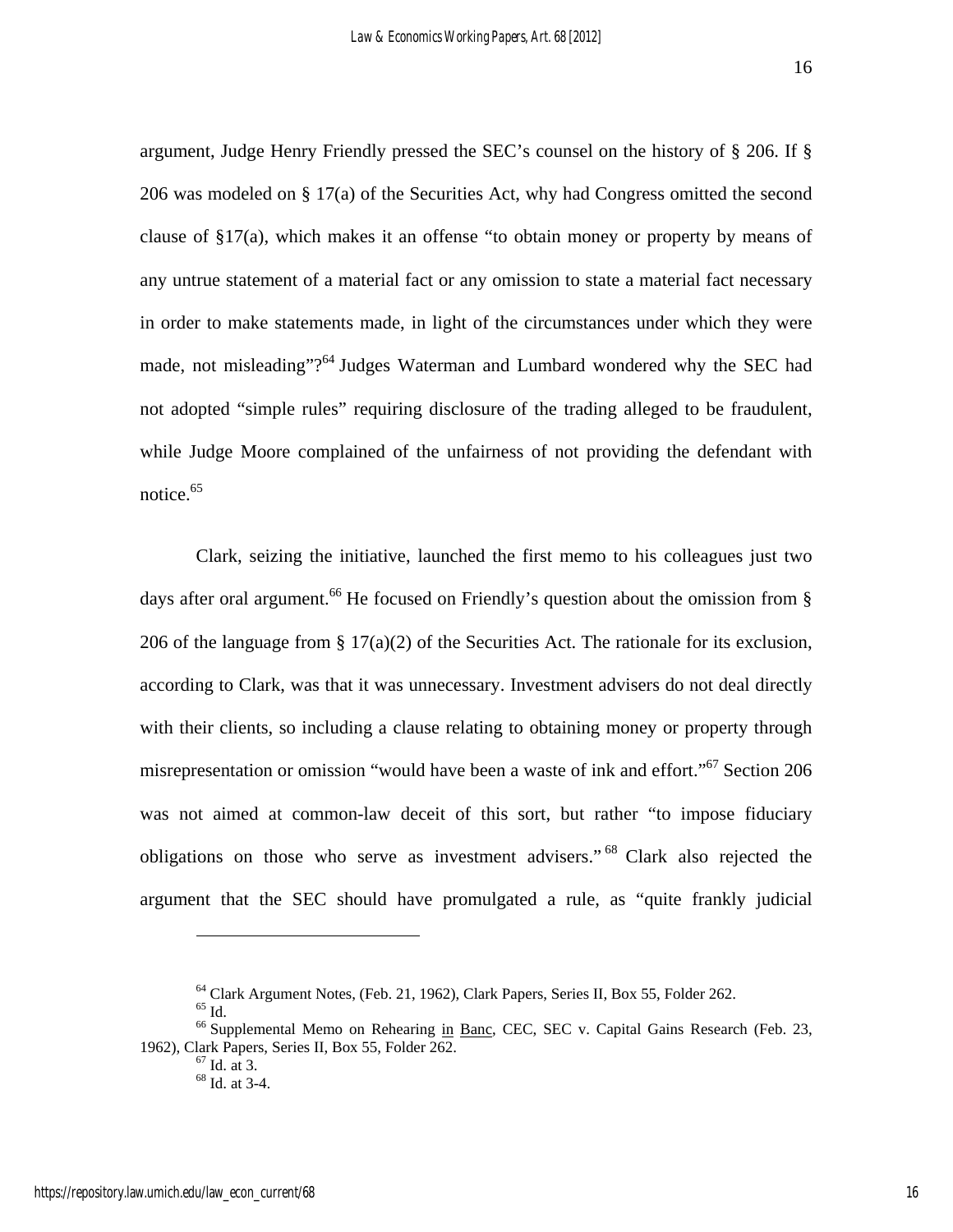legislation amending the statute, since the statute is directly prohibitory."69 Clark urged deference:

The SEC is indeed unfortunate in having to bring its regulatory processes before so conservative as court as ours; I wonder if any other federal appellate court would give the Commission a like run-around. I believe we should let it get on with its heavy tasks without the kind of judicial harassment it has here received.<sup>70</sup>

Clark retained his New Deal faith in the expertise of agencies.

Friendly, a prominent proponent of agency rulemaking,<sup>71</sup> was quick to respond.<sup>72</sup> He echoed Moore and Waterman's earlier arguments in urging that Congress's 1960 amendment of § 206 to add rulemaking authority in subsection (4) allowed "the SEC [to] accomplish everything it seeks."<sup>73</sup> In Friendly's view, both a "device, scheme or artifice to defraud" and a "transaction, practice or course of business which operates as a fraud or deceit" if "read in their ordinary sense" were lacking – the defendants did not believe that their sales would depress the price of the securities to the detriment of their customers.<sup>74</sup> Friendly, like Moore, was looking for badges of intentional fraud. Friendly invoked *Blau*  – handed down by the Supreme Court just the month before – as a caution "against judicial expansion of provision of the securities laws to accomplish objectives believed to

 $69$  Id. at 4. Clark contrasted § 10(b). Id. at 5 ("When Congress wanted to make a provision not selfexecuting, but dependent on the adoption of regulations, it knew how to do it expressly, as if did in § 10(b) of the Securities Exchange Act of 1934").<br> $^{70}$  Id. at 5.

<sup>71</sup> Henry J. Friendly, *The Federal Administrative Agencies: The Need for Better Definitions of Standards* (1962).

 $^{72}$  Memorandum of HJF, SEC v. Capital Gains Research (Feb. 26 1962), Clark Papers, Series II, Box 55, Folder 262.<br> $^{73}$  Id. at 1.

 $74$  Id. at 2.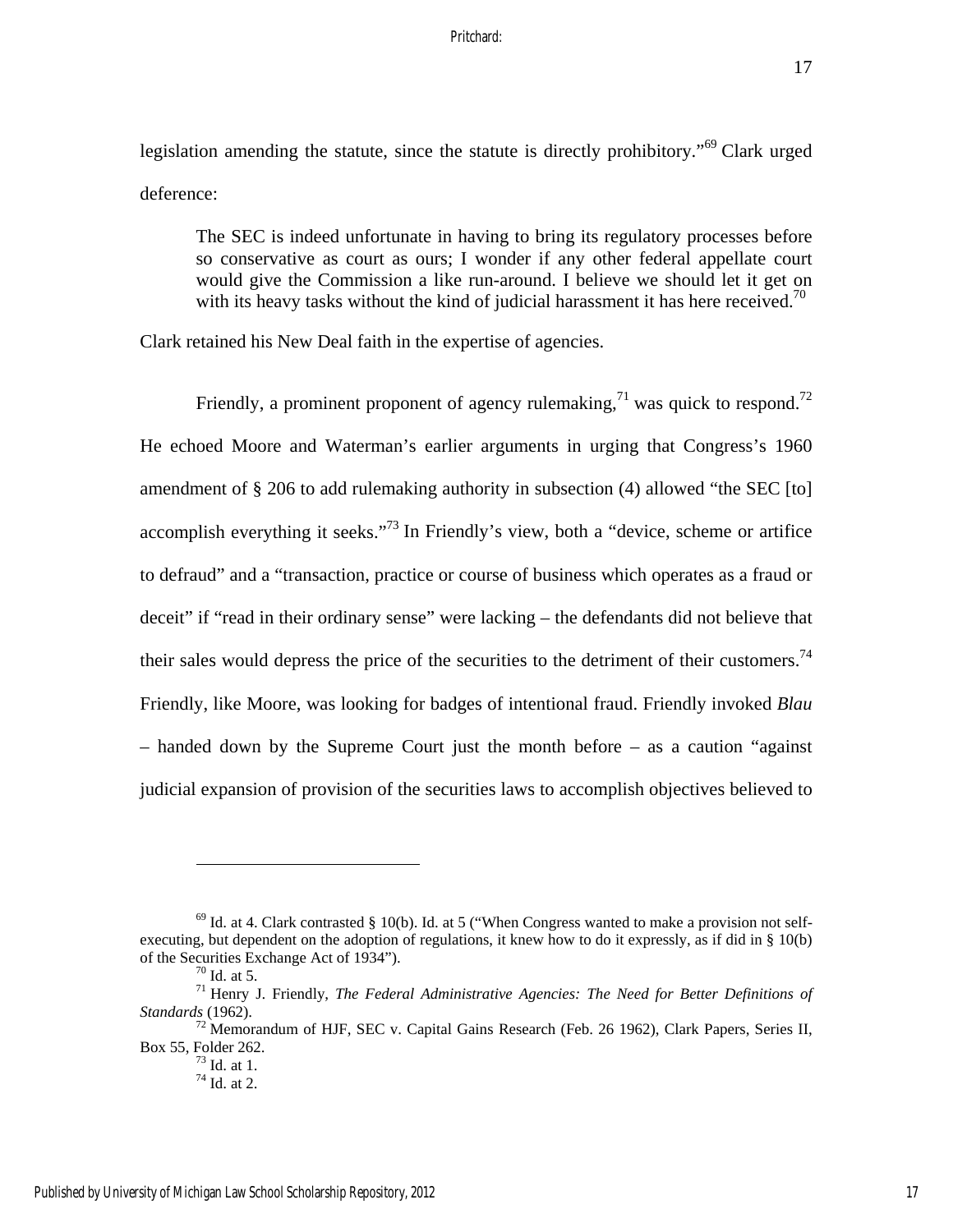salutary."<sup>75</sup> He also scoffed at "the liberal use of such terms as 'fiduciaries'  $-\text{making}$ people who sell an advisory service sound like trustees of an express trust."<sup>76</sup> Friendly urged that the differences between  $\S 17(a)$  and  $\S 206$  must have had some purpose: "nothing could have been easier than to prohibit the giving of advice which contained 'any untrue statement of a material fact or any omission' etc."<sup>77</sup> Indeed, the SEC had included similar language when it adopted Rules 10b-5 and 15c 1-2.<sup>78</sup> Friendly then went on to present an extended history of Congress's amendment to § 206 in 1960, from which he concluded that the power the SEC sought in this case had previously been absent from § 206, but was now available to the agency through rulemaking pursuant to § 206(4).<sup>79</sup> For Friendly, Congress's omission of "omission" from § 206 had interpretive consequences, and labeling the investment adviser a fiduciary could not alter that conclusion.

The other Second Circuit judges quickly picked sides. Deference to regulatory agencies had clear ideological overtones and the judges on the Second Circuit were closely split – four of the judges (Lumbard, Waterman, Moore, and Friendly) had been appointed by President Dwight Eisenhower, one had been appointed by Roosevelt (Clark), who had recently been joined by three Kennedy appointees (Irving Kaufman, Paul Hays, and Thurgood Marshall). The remaining judge, John Smith, had been

<u>.</u>

 $^{75}$  Id.

<sup>76</sup> Id.

<sup>77</sup> Id. at 3.

<sup>78</sup> Id. at 4.

 $79$  Id. at 5-7. Friendly pointedly chided the SEC for its failure to research this legislative history "which the SEC has not 'had time' to do in the 15 months this case has been pending." Id. at 1.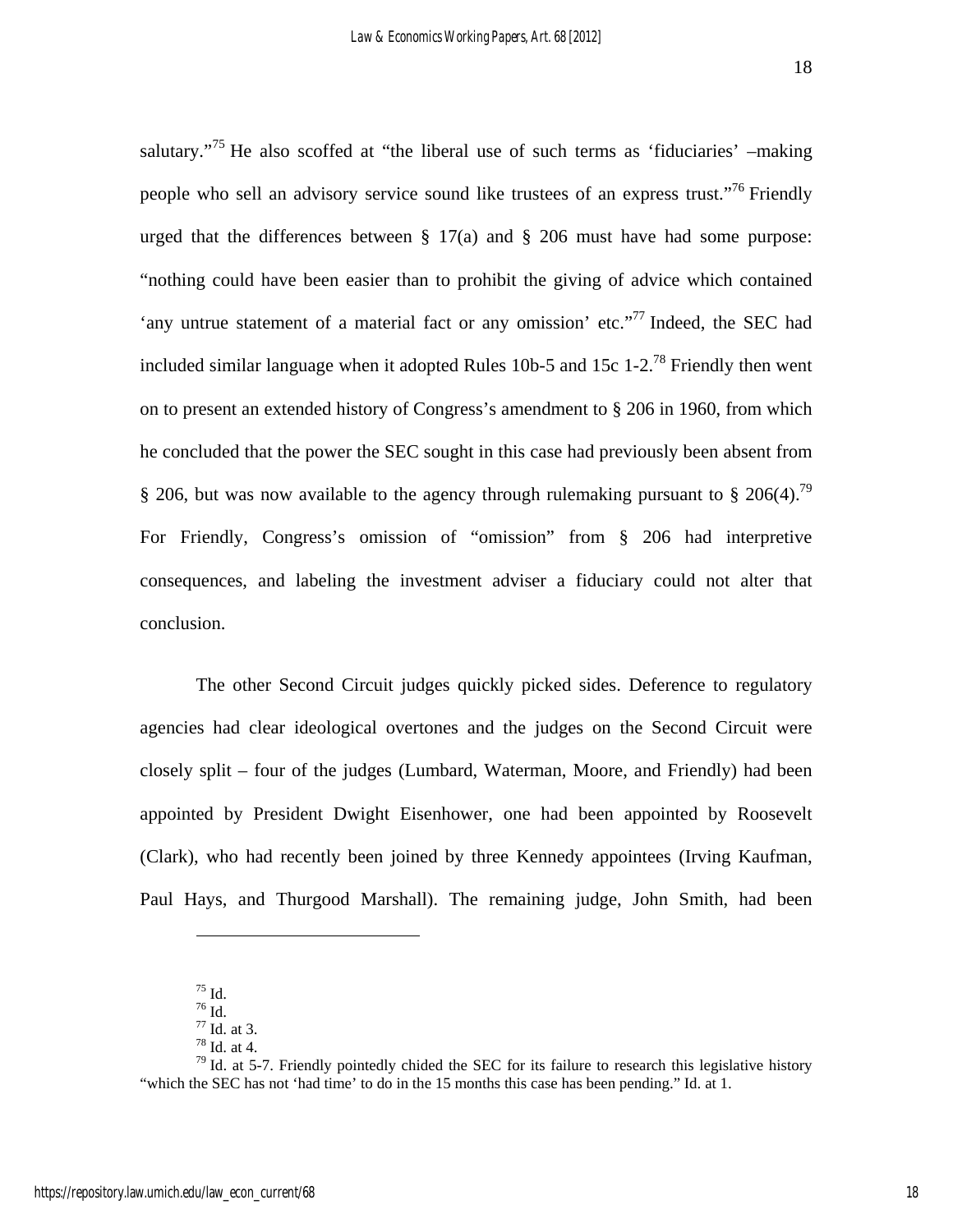appointed to the district court by Roosevelt before being elevated to the appellate court by Eisenhower.<sup>80</sup>

Clark was quickly joined by Kaufman, Marshall, and Smith in voting to reverse. Kaufman was sharply critical of the notion that the SEC should be required to issue regulations in advance of enforcement:

I cannot subscribe to any notion that the S.E.C. is in any way limited in its enforcement of Section 206 to the issuance of regulations prior to initiation of court action. It has been effectively pointed out that in the area of fraud and deception there can be no all-encompassing regulations. The S.E.C. should not be required to spell out the activities prohibited by the statutes any more than the courts have been made to lay down comprehensive definitions of fraud for common law purposes. $81$ 

Marshall's brief memo rejected the notion that "[r]egulative statutes [could be] circumscribed by common law principles."82 Smith argued that Capital Gains' trading may have influenced the market price,  $83$  or at least that the court should defer to the SEC on this point. "That such purchases and sales had some effect upon the market price of the securities is vigorously asserted by the commission, an agency presumably possessed

<sup>&</sup>lt;sup>80</sup> Federal Judicial Center, History of the Federal Judiciary, supra note 45.

<sup>&</sup>lt;sup>81</sup> Memorandum of IRK, SEC v. Capital Gains Research, at 2 (Feb. 27, 1962), Clark Papers, Series II, Box 55, Folder 262.<br><sup>82</sup> Memorandum of TM, SEC v. Capital Gains Research (Feb. 28, 1962), Clark Papers, Series II,

Box 55, Folder 262.<br><sup>83</sup> Memorandum of JJS, SEC v. Capital Gains Research, at 2 (Feb. 28, 1962), Clark Papers, Series

II, Box 55, Folder 262 ("[I]n each instance of trading by Capital Gains, there is the distinct possibility that the concealed purchase, by reducing the presently available shares, may have adversely affect the price paid by clients of the service. This is a hidden addition to the fee charged the client. In addition, it may well have been true that at least some of the shares sold by Capital Gains were purchased by subscribers or others acting upon the recommendation of Capital Gains ...)").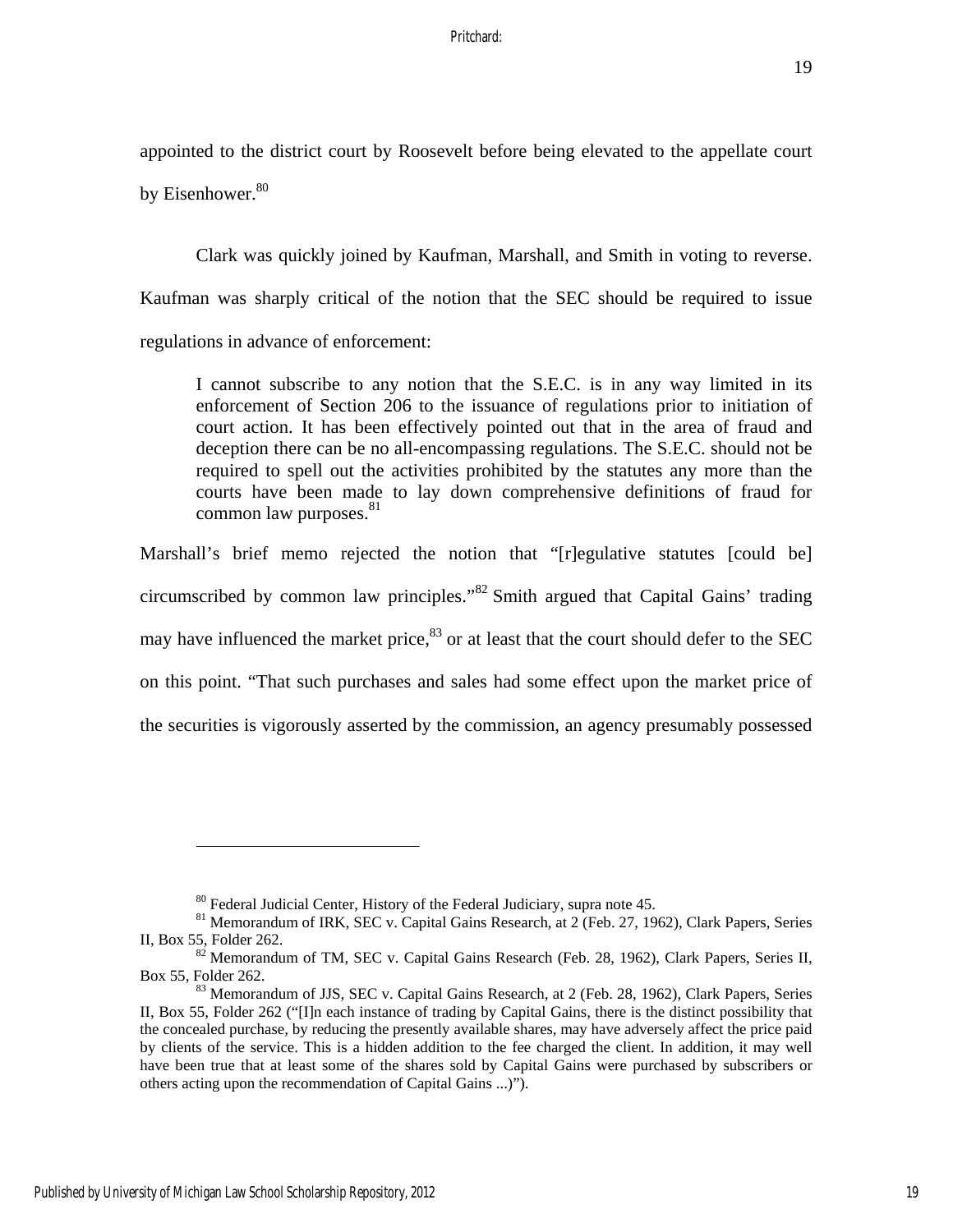of some expertise in the area and whose views should consequently not lightly be brushed aside."<sup>84</sup>

 Soon the tide turned, however, with the remaining judges siding with Friendly. Hays was swayed by Friendly's reading of the legislative history, which persuaded him that "Congress did not intend to include in the statute as originally enacted such subtleties as this failure to disclose an adverse interest."85 Waterman wrote at length to explain his disagreement with Moore's original opinion and reasons for voting to affirm.<sup>86</sup> Waterman disagreed with Moore's original opinion because he thought "Capital Gains' advice might well affect the price of stock," but Moore declined to delete the opinion's discussion suggesting that a market effect was unlikely.<sup>87</sup> Waterman nonetheless voted to affirm, disagreeing with Clark on the ethical issues: "I think it inevitable that an honest man honestly advising someone who is paying him for the advice is also entitled to handle his own private affairs as he chooses."<sup>88</sup> He was also skeptical of the SEC's understanding of market customs. "The releases of no advisory services known to me, the SEC lawyer to the contrary notwithstanding, discloses in any way what the corporation or its officers or its directors intend to do about the stock they recommend, or what holdings

84 Id.

<sup>&</sup>lt;sup>85</sup> Memorandum of PRH, SEC v. Capital Gains Research (March 1, 1962), Clark Papers, Series II, Box 55, Folder 262.<br><sup>86</sup> Memorandum of SRW, SEC v. Capital Gains Research (March 1, 1962), Clark Papers, Series II,

Box 55, Folder 262. 87 Id. at 2.

 $^{88}$  Id.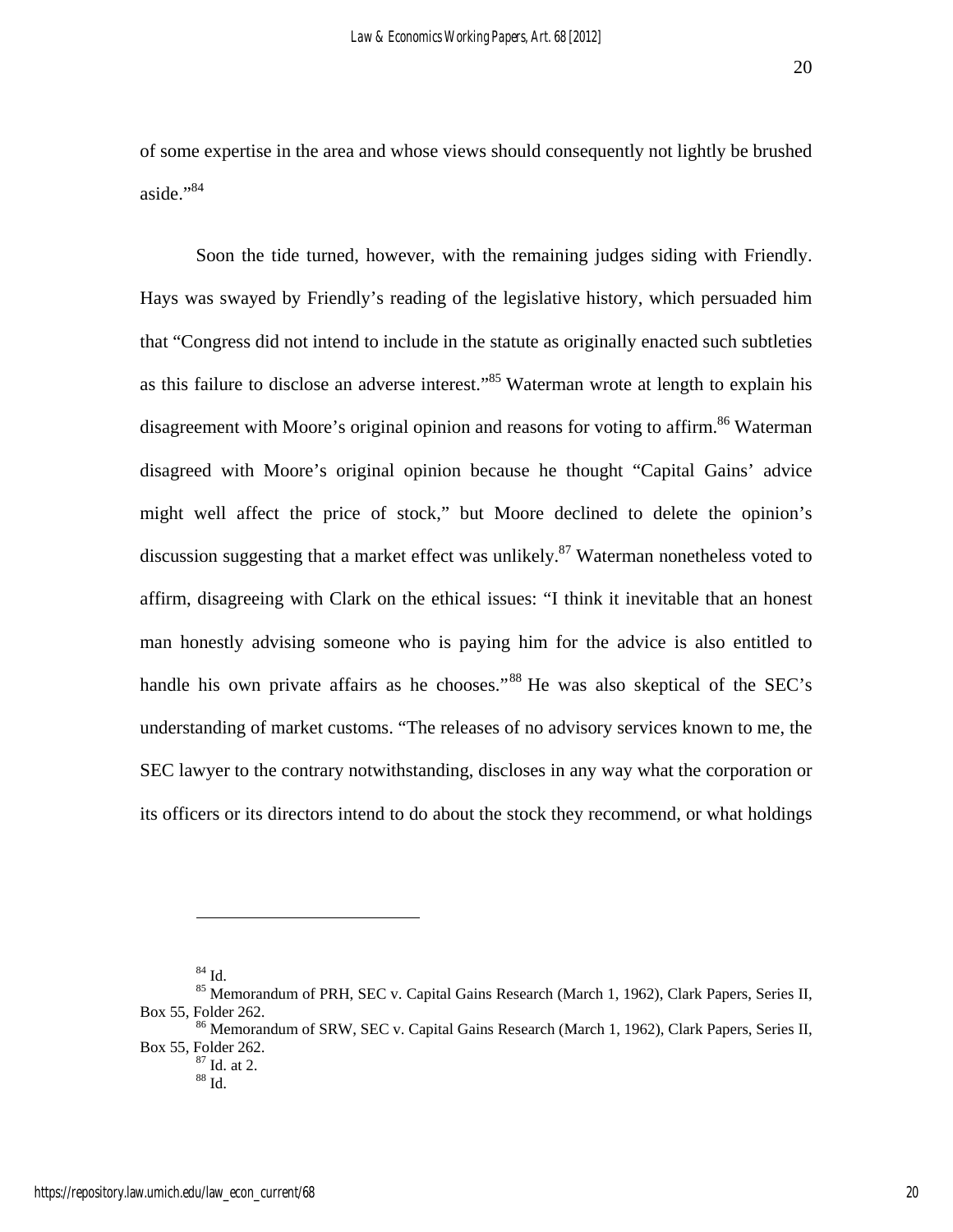are owned in that stock by it or them."89 Capital Gains trading was not fraudulent, in Waterman's view, "but instead, at the worst ... a device by which Capital Gains could make a dollar for itself without costing its clients anything."90 Waterman was not inclined to defer to the SEC on questions of practice in the securities industry. Given this "common practice" he concluded "that the stock transactions of the defendant were not clearly fraudulent or clearly a breach of trust by it to its subscribers."91 Accordingly, "this proceeding ... should not have been brought until after the promulgation of a rule.<sup> $.92$ </sup> The day after Waterman circulated his memo, Moore wrote tersely, "I vote to affirm."<sup>93</sup> With the court split 4-4, Lumbard, the chief judge weighed in, voting to affirm.<sup>94</sup>

Only after all the votes were in was the SEC heard from again. Judge Friendly had inquired of the SEC's counsel why there was no analogue to  $\S 17(a)(2)$  of the Securities Act in § 206 of the Investment Advisers Act. The SEC's response to Friendly's

<sup>&</sup>lt;sup>89</sup> Id. See also id. at 4 ("I think what the defendant did in this case is less odious than the acts committed by losing defendants in the earlier cases involving parallel sections of the security acts. One reason for my belief is that all large investment advisers as well as large brokers and dealers regularly trade in the securities about which they advise or in which they deal. Secondly, it seems to be the custom of the trade for even brokers merely to state they 'may or may not have a position in the securities which they recommend.'"). Indeed, Waterman believed that purchasing ahead of the recommendation was validation that the recommendation was bona fide: "a purchaser of an advisory service would not think much the advisory service or the person running it if the advisory service personnel would not buy if the recommendation was to buy." Id. at 2.

<sup>90</sup> Id. at 1.

 $91$  Id. at 4.

 $92$  Id. at 6.

<sup>93</sup> Memorandum of LPM, SEC v. Capital Gains Research (March 1, 1962), Clark Papers, Series II, Box 55, Folder 262.

<sup>&</sup>lt;sup>94</sup> Memorandum of JEL, SEC v. Capital Gains Research (March 7, 1962), Clark Papers, Series II, Box 55, Folder 262.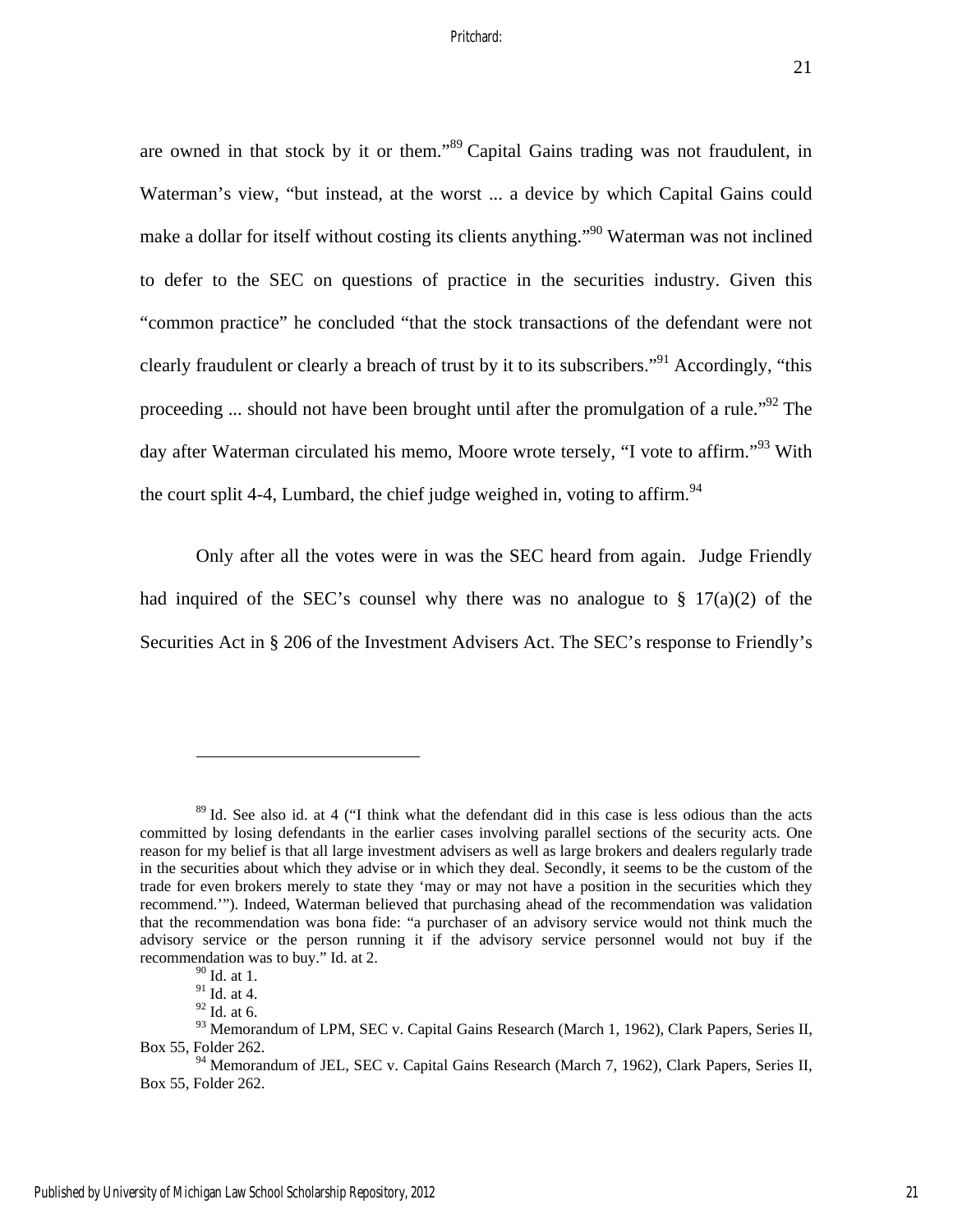question was essentially, "We don't know."<sup>95</sup> Oddly enough, this response failed to sway any of the judges in the majority. Nor did Clark's personal lobbying of Hays in an effort to bring him back to the side of the Democratic appointees.  $96$ 

All that remained was the drafting of a new opinion. This was a somewhat delicate matter as Moore's initial effort had drawn little support from his colleagues. Moore returned to the drawing board with instructions from Lumbard to incorporate the views of Friendly in his opinion.<sup>97</sup> Moore cut the objectionable discussions relating to the standard for an injunction and the materiality of the alleged omissions.<sup>98</sup> He added Friendly's rendition of the legislative history,<sup>99</sup> as well as *Blau's* caution "against the excessive judicial expansion of provisions of the securities laws to accomplish objectives believe to be salutary."<sup>100</sup>

Clark's new dissent praised the securities laws extravagantly: "this legislation was brilliantly successful in responding to a genuine social need. It is a prime demonstration of the capacity of a democratic government to meet a social crisis skillfully and

<sup>&</sup>lt;sup>95</sup> Letter of David Ferber, Associate General Counsel of the SEC to the Second Circuit, SEC v. Capital Gains Research Bureau (March 6, 1962), Clark Papers, Series II, Box 55, Folder 262.<br><sup>96</sup> Note from Charles E. Clark to Paul Hays (March 28, 1962), Clark Papers, Series II, Box 55,

Folder 262 ("Perhaps my greatest trouble is your reliance on H.J.F.'s memo—which I'm afraid I must hold the most specious of the lot. There is just nothing to rest on in his excursions into legisl. history—unfortunately a smoke screen.").

<sup>&</sup>lt;sup>97</sup> Memorandum of JEL, SEC v. Capital Gains Research (March 7, 1962), Clark Papers, Series II, Box 55, Folder 262.

<sup>&</sup>lt;sup>98</sup> SEC v. Capital Gains Research Bureau, Inc., 306 F.2d 606, 608 (2<sup>nd</sup> Cir. 1962) (en banc). <sup>99</sup> Id. at 609-611.

<sup>100</sup> Id. at 609 (citing *Blau v. Lehman*, 368 U.S. 403 (1962)).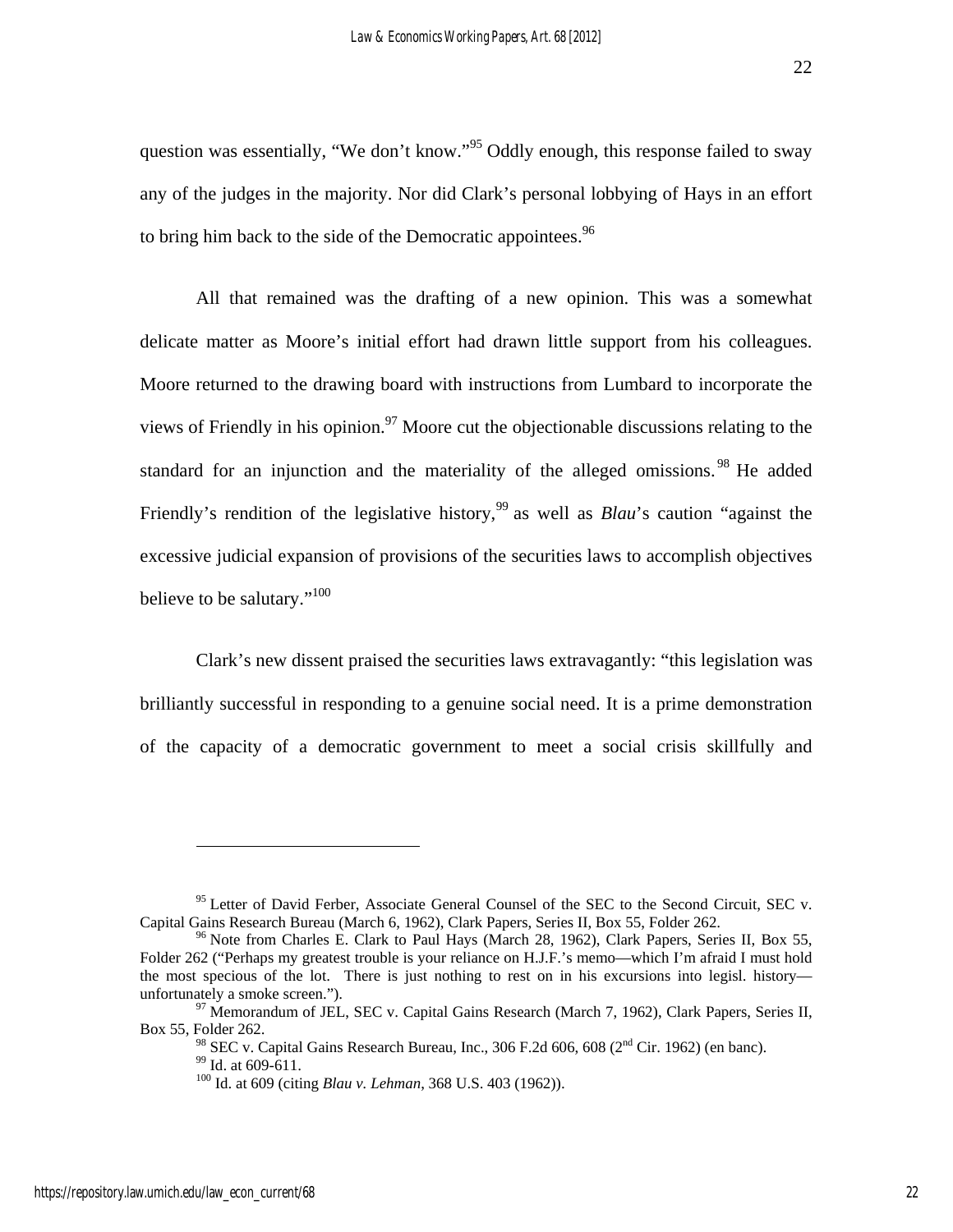positively."101 The majority's opinion, however, "comes as a real shock" that would "scuttle the last of these highly useful statutes and leave it as but a shell."<sup>102</sup> The securities laws, urged Clark, should be "liberally construed to effectuate the broad remedial purpose of the acts."<sup>103</sup> Clark also criticized the majority's reliance on the 1960 amendments to § 206: "To determine the intention of Congress of 1940 we must look backwards from the date of passage, not forwards."104 And he rejected the suggestion that the SEC could reach the defendants' conduct through rulemaking: "the hope of regulation which will require Capital Gains to meet appropriate fiduciary standards not contained in the statute is illusory indeed."<sup>105</sup>

Clark forwarded the opinions to Louis Loss,  $106$  who was "literally appalled" by the majority opinion.<sup>107</sup> Loss could "hardly think of anything more low-down than a paid investment adviser's using his influence with his clients to feather his own nest."<sup>108</sup> Clark took comfort in Loss's endorsement of his position, but soon enough he would get an even more authoritative vote of confidence.<sup>109</sup>

<sup>&</sup>lt;sup>101</sup> Capital Gains, 306 F.2d at 611-612 (Clark, J., dissenting).<br><sup>102</sup> Id. at 612.<br><sup>103</sup> Id. at 614.<br><sup>104</sup> Id. at 615.<br><sup>104</sup> Id. at 619.<br><sup>105</sup> Id. at 619.<br><sup>106</sup> Letter of Charles E. Clark to Professor Louis Loss, (July 3 55, Folder 262.<br><sup>107</sup> Letter of Louis Loss to Charles E. Clark, (December 17, 1962), Clark Papers, Series II, Box 55,

Folder 262.<br> $\frac{108}{108}$  Id.

<sup>109</sup> *Capital Gains* was closely followed back in the Second Circuit, with District Court Judge William Timbers, formerly General Counsel at the SEC, providing Clark with updates on the case's progress in the Supreme Court. See Handwritten Note from William H. Timbers to Judge Clark, (9/20/--) (advising Clark that SEC had authorized certiorari petition and was awaiting approval from the Solicitor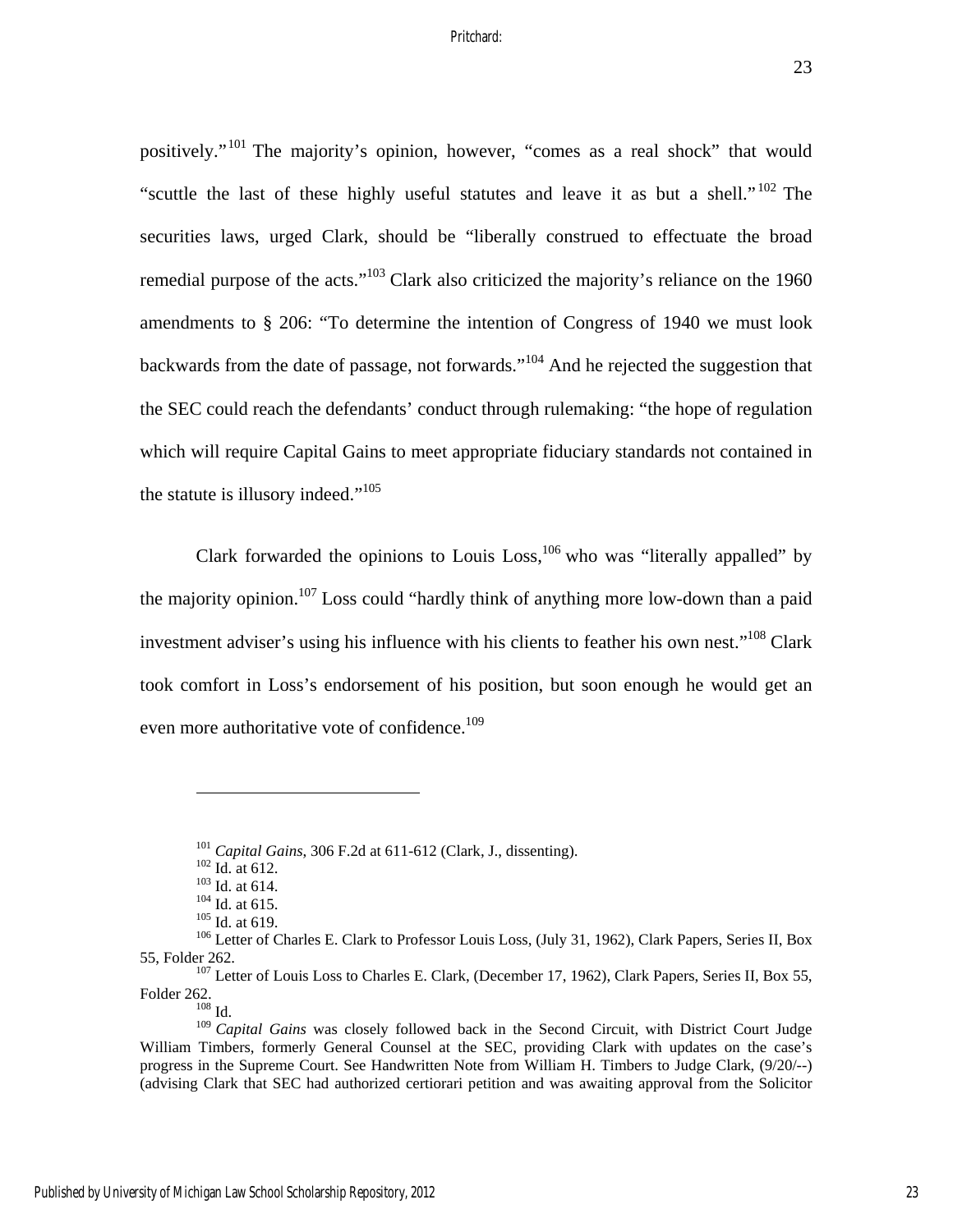#### III. The Supreme Court

After the knock-down, drag-out fight in the Second Circuit, the course of *Capital Gains* in the Supreme Court was surprisingly tame. Five justices voted to grant certiorari,<sup>110</sup> with Chief Justice Warren expressing concern that the Second Circuit "ha[d] gone overboard in its opinion and gives aid  $+$  comfort to sharp dealers."<sup>111</sup> The result was lopsided, with only Justice John Marshall Harlan voting to affirm.

Justice Arthur Goldberg was assigned the opinion. Goldberg's initial circulation did not emphasize the investment adviser's status as a fiduciary.<sup>112</sup> The language relating to fraud by fiduciaries was added in response to a letter from Justice Byron White, who suggested that,

the treatment might be stronger if the investment adviser may be looked upon as a fiduciary ... and if the content of fraud and deceit as applied to a fiduciary is considered. ... If the fiduciary has a settled duty to disclose and if his failure to do so is termed fraudulent, there was little need for Congress in dealing with the fiduciary in the Investment Advisers Act to speak of anything but fraud in order to reach a failure to disclose a material fact or at the very least a conflict of interest. $^{113}$ 

General); Memo from WHT to CEC, (12/3/1962) (advising Clark that SEC had filed certiorari petition); Letter from William H. Timbers to Hon. Charles E. Clark (1/21/1963) (advising Clark that certiorari had been granted), Charles E. Clark Papers, Series II, Box 55, Folder 262.

 $b<sup>110</sup>$  SEC v. Capital Gains Research Bureau, No. 42, Docket Sheet (January 18, 1963) ("Grant:

Goldberg, White, Douglas, Black, C.J."), Earl Warren Collection, Box 378, Library of Congress.<br><sup>111</sup> Handwritten Notes, Cert. Memo, SEC v. Capital Gains Research Bureau, No. 42 (Undated),<br>Earl Warren Collection, Box 247, L

 $^{112}$  SEC v. Capital Gains Research Bureau, First Circulation (Nov. 27, 1963), Arthur Goldberg Collection, Box 17, Folder 3, Northwestern University Library.

 $^{113}$  Letter from Byron R. White to Arthur Goldberg, Re: No. 42 – SEC v. Capital Gains Research Bureau (December 2, 1963), Arthur Goldberg Collection, Box 17, Folder 3, Northwestern University Library.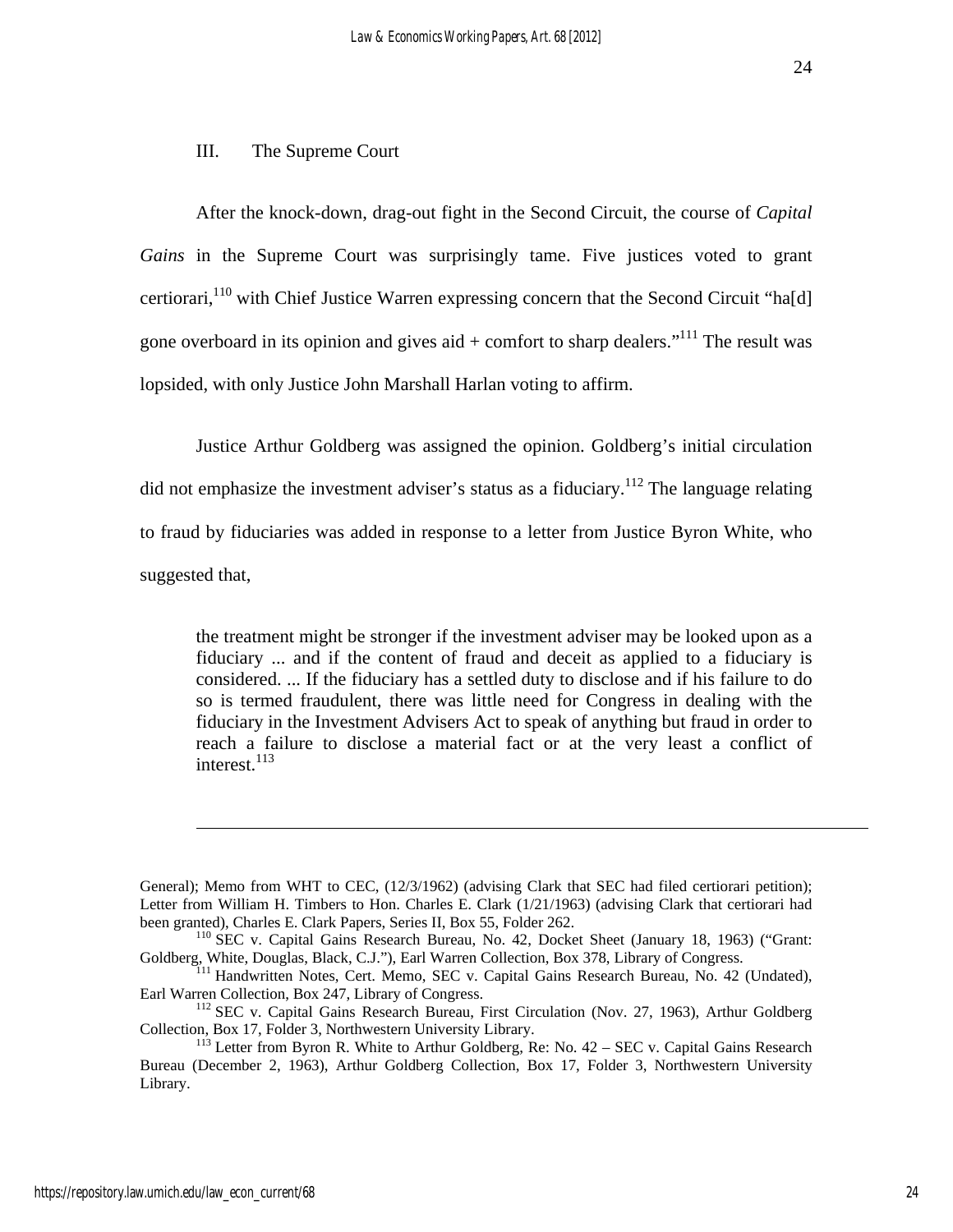In other words, the Second Circuit majority had gotten the case wrong not because it restricted § 206 to common law fraud, but rather, because material nondisclosure by a fiduciary was fraud per se. If the investment adviser was treated as fiduciary, the common law (or at least equity) did not need to be stretched to treat non-disclosure as fraudulent.<sup>114</sup> No specific mention of omissions in  $\S$  206 would be required, nor would rulemaking.

Goldberg quickly latched on to White's suggestion, revising his opinion to emphasize the relation between fiduciary status and fraud:

Nor is it necessary, in a suit against a fiduciary, which Congress recognized the investment adviser to be, to establish all the elements required in a suit against a party to an arms-length transaction. Courts have imposed on a fiduciary an affirmative duty of 'utmost good faith, and full and fair disclosure of all material facts.'<sup>115</sup>

Notable here is the lack of analysis underlying the conclusion that investment advisers

are fiduciaries.<sup>116</sup> Notwithstanding Goldberg's breezy treatment of this issue, the holding

White was relying upon the research of his law clerk, Rex Lee, as the basis for his suggestions. See REL, Memo, No. 42 OT 1963, SEC v. Capital Gains Research Bureau, Concealment by a fiduciary as fraud, Byron R. White Collection, Box 35, Folder 6, Library of Congress ("Early cases in this Court .. indicate by dictum that a fiduciary or one who occupies a special relation to another, commits fraud when he fails to disclose a material fact."). Lee would come to play a role again in the development of insider trading law, when as Solicitor General, he would urge the Supreme Court to reverse the SEC's broad view

of tipper-tippee liability. See Dirks v. SEC, 463 U.S. 646, 648 (1983).<br><sup>114</sup> On the status of investment advisers as fiduciaries, see Laby, supra note 38, at 1066-1078.<br><sup>115</sup> SEC v. Capital Gains Research Bureau, Second C

<sup>&</sup>lt;sup>716</sup> James R. Ukropina, The Investment Advisers Act and the Supreme Court's Interpretation of its *Anti-Fraud Provisions*, 37 S. Cal. L.Rev. 359, 362 (1964) ("A more relevant inquiry from the outset might have been to ask whether or not a subscriber to a market letter costing \$18 a year should be considered to have entered into a fiduciary relationship when he pays his subscription price. Further discussion of this issue would seem warranted since disputes still exist in tort law as to the nature of many relationships and the consequential necessity for disclosure").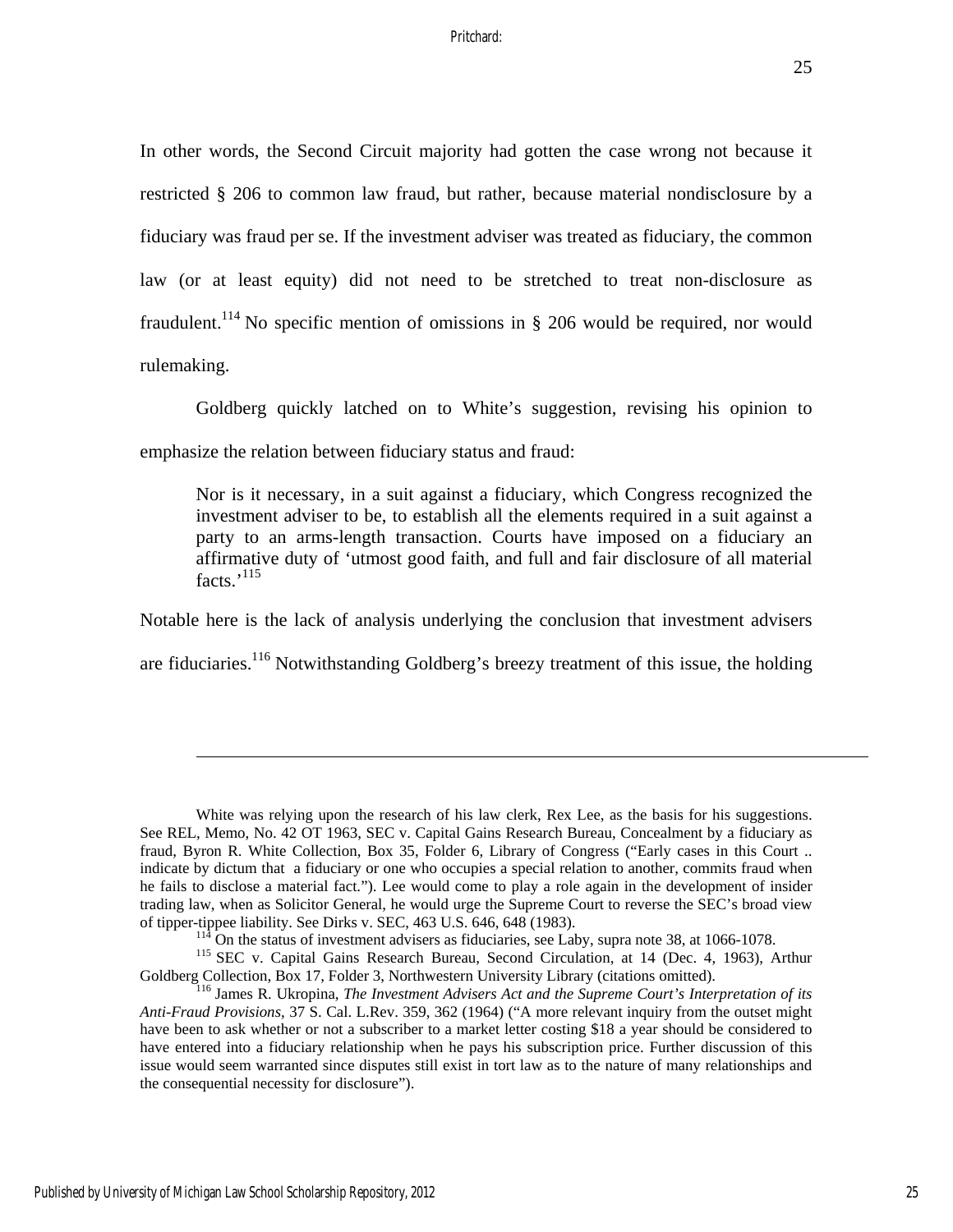here would become the germ of the insider trading prohibition that the Court would later recognize under § 10(b).

Having used equity to free § 206 from the common law constraints that the lower courts had imposed on it, Goldberg announced an interpretive canon that was surely music to William Cary's ears: "Congress intended the Investment Advisers Act of 1940 to be construed like other securities legislation enacted for the purpose of avoiding frauds, not technically and restrictively, but flexibly to effectuate its remedial purposes." 117 Having adopted this flexible/remedial interpretive canon from Clark's dissent, Goldberg brushed aside the differences between § 17(a) of the Securities Act and § 206 of the Investment Advisers Act: "Congress, in enacting [§ 206] ... deemed a specific proscription against nondisclosure surplusage."<sup>118</sup> Clark's ultimate victory over Friendly was secured; it seemed that statutory text could be overcome by the flexible/remedial interpretive canon. It remained to be seen whether that canon would be generally applied when interpreting the securities laws.

## IV. The influence of *Capital Gains*

*Capital Gains'* interpretive approach would find fertile ground in the Second Circuit. Clark died in 1963 – just four days after *Capital Gains* was handed down by the Supreme Court<sup>119</sup> – but other judges took up the SEC's cause. Four years later, in *SEC*  $\nu$ .

<u>.</u>

<sup>&</sup>lt;sup>117</sup> *Capital Gains*, 375 U.S. at 195 (citations and quotations omitted). <sup>118</sup> Id. at 198-199.

<sup>&</sup>lt;sup>119</sup> Federal Judicial Center, History of the Federal Judiciary, supra note 45.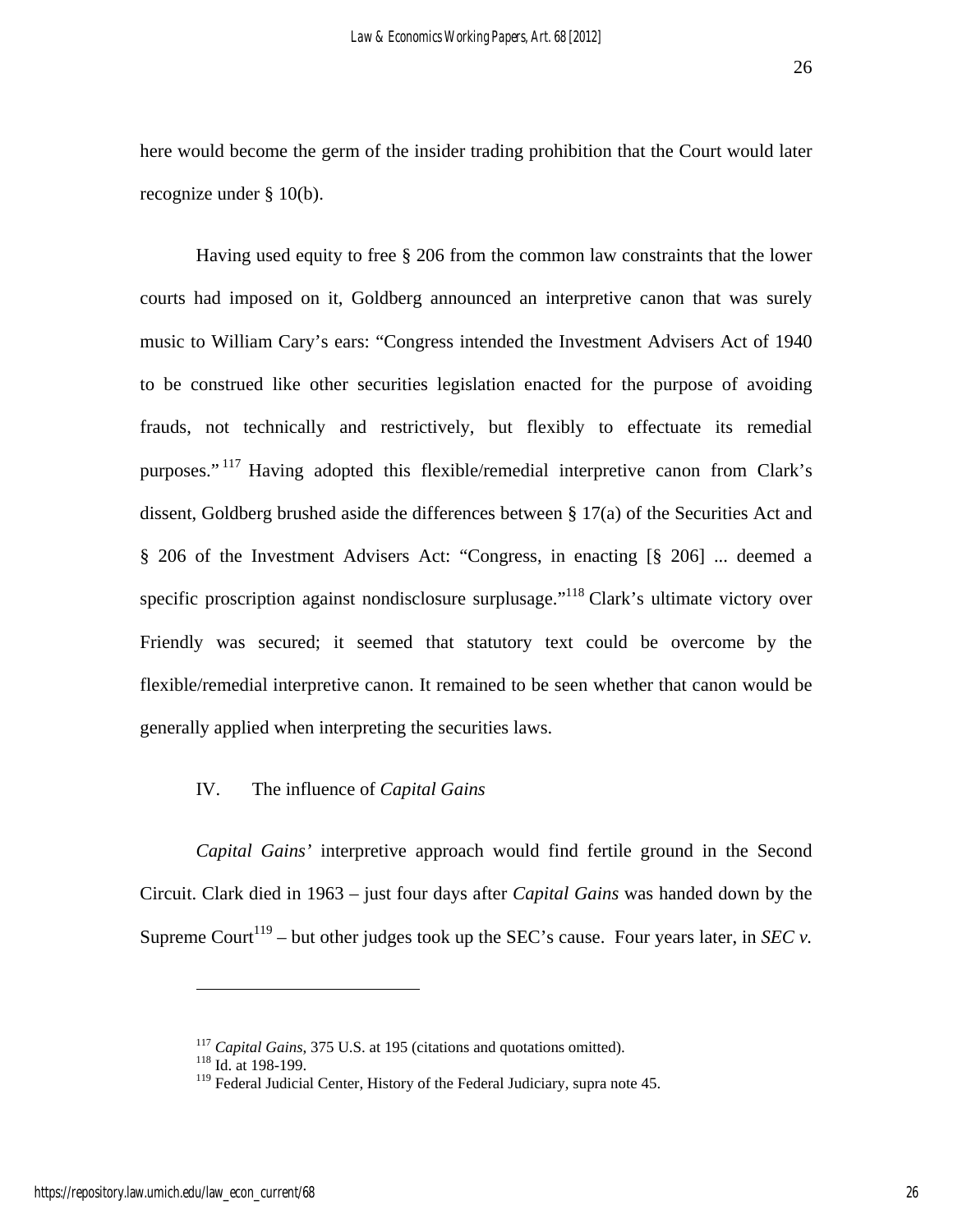*Texas Gulf Sulfur*, Judge Waterman would write for the majority of the Second Circuit validating the SEC's expansive reading of § 10(b) of the Exchange Act.<sup>120</sup> *Capital Gains* would be cited by the *Texas Gulf Sulfur* majority for the proposition that even negligent insider trading would be unlawful.<sup>121</sup> *Capital Gains* was cited not only for that particular proposition of law, but also for the flexible/remedial interpretive presumption: "the securities laws should be interpreted as an expansion of the common law ... to effectuate the remedial design of Congress."122 Friendly was forced by the precedential weight of *Capital Gains* to concede that negligence would suffice in an SEC suit seeking injunctive relief, but he fought a rearguard action (which he would eventually win) against allowing suits for money damages without a showing of scienter.<sup>123</sup> Lumbard and Moore found themselves in dissent, forced to give lip service to *Capital Gains*' flexible/remedial interpretive canon, but refusing to follow it to its logical conclusion.<sup>124</sup> Nonetheless, Chairman Cary's broad approach to insider trading in *Cady, Roberts* now had been validated by the most important circuit court for securities law.

The Supreme Court's first citation to *Capital Gains* was equally promising for the SEC. Justice Blackmun, writing for the Court in *Affiliated Ute Citizens v. United States*, cited *Capital Gains* for the proposition that "Congress intended securities legislation enacted for the purpose of avoiding frauds to be construed 'not technically and

<sup>&</sup>lt;sup>120</sup> 401 F.2d 833 (2<sup>nd</sup> Cir. 1968) (en banc).<br><sup>121</sup> Id. at 855.<br><sup>122</sup> Id.<br><sup>123</sup> Texas Gulf Sulfur, 401 F.2d at 864, 868 (Friendly, J., concurring).<br><sup>124</sup> Texas Gulf Sulfur, 401 F.2d at 870 (Moore, J., dissenting, joined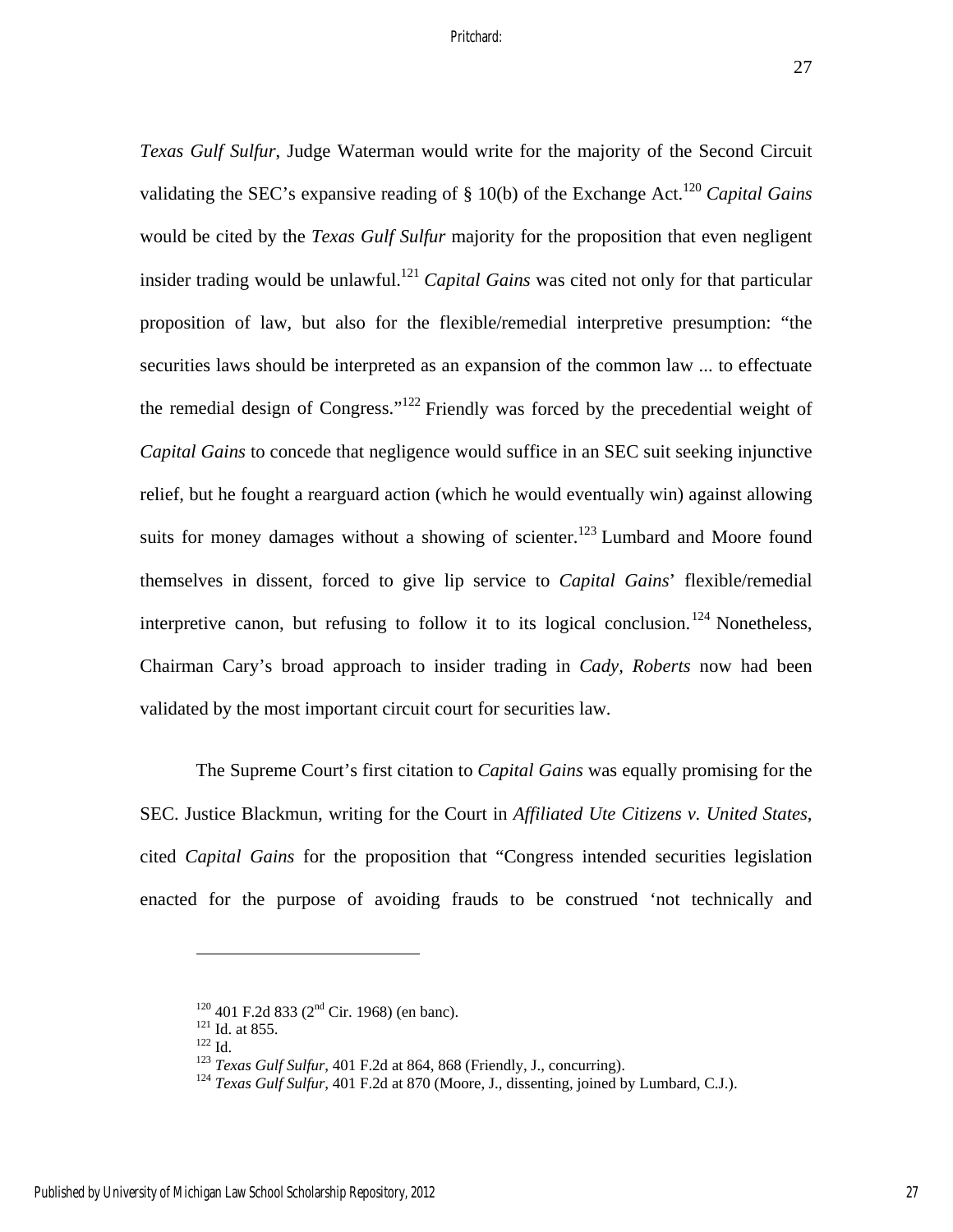restrictively, but flexibly to effectuate its remedial purposes.'"125 The flexible/remedial interpretation in *Affiliated Ute* allowed the Court to excuse proof of reliance under Rule 10b-5 in cases "involving primarily a failure to disclose."<sup>126</sup> Thus, the Supreme Court took another step toward validating an insider trading prohibition under the rubric of Rule 10b-5.

Headwinds soon arose for the flexible/remedial principle, however, with the appointment of Lewis Powell to the Supreme Court.<sup>127</sup> The SEC cited *Capital Gains* flexible/remedial principle in its brief in *United Housing Foundation, Inc. v. Forman*. 128 Powell ignored *Capital Gains* in drafting his majority opinion; it is cited by Justice Brennan in his dissent.<sup>129</sup> The case was cited again by the SEC the following term as supporting a negligence standard for  $\S$  10(b) of the Exchange Act.<sup>130</sup> Powell, again writing for the Court, rejected flexible interpretation of the securities laws in light "of the language of  $\S$  10(b), which so clearly connotes intentional misconduct."<sup>131</sup> Justice

<sup>125 406</sup> U.S. 128, 151 (1972). Justice Douglas asserts the same proposition in *Superintendent of Insurance v. Bankers Life and Casualty Co.*, 404 U.S. 6, 12 (1971) ("Section 10(b) must be read flexibly, not technically and restrictively."), but he provides no citation.<br><sup>126</sup> *Affiliated Ute*, 406 U.S. at 153.<br><sup>127</sup> Powell was only recently appointed to the Court at the time *Affiliated Ute* was decided and he

did not participate in the decision. Id. at 157. On Powell's resistance to the SEC's efforts to expand the boundaries of the securities law, see generally A.C. Pritchard, *Justice Lewis F. Powell, Jr. and the Counter-*

<sup>&</sup>lt;sup>128</sup> Brief for the Securities and Exchange Commission as Amicus Curiae, United Housing Foundation, Inc. v. Forman, Nos. 74-157 and 74-647, at 10-11.

<sup>&</sup>lt;sup>129</sup> United Housing Foundation, Inc. v. Forman, 421 U.S. 837, 867-868 (1975) (Brennan, J., dissenting).

 $d^{130}$  Ernst & Ernst v. Hochfelder, 425 U.S. 185, 200 (1976).  $d^{131}$  Id. at 201.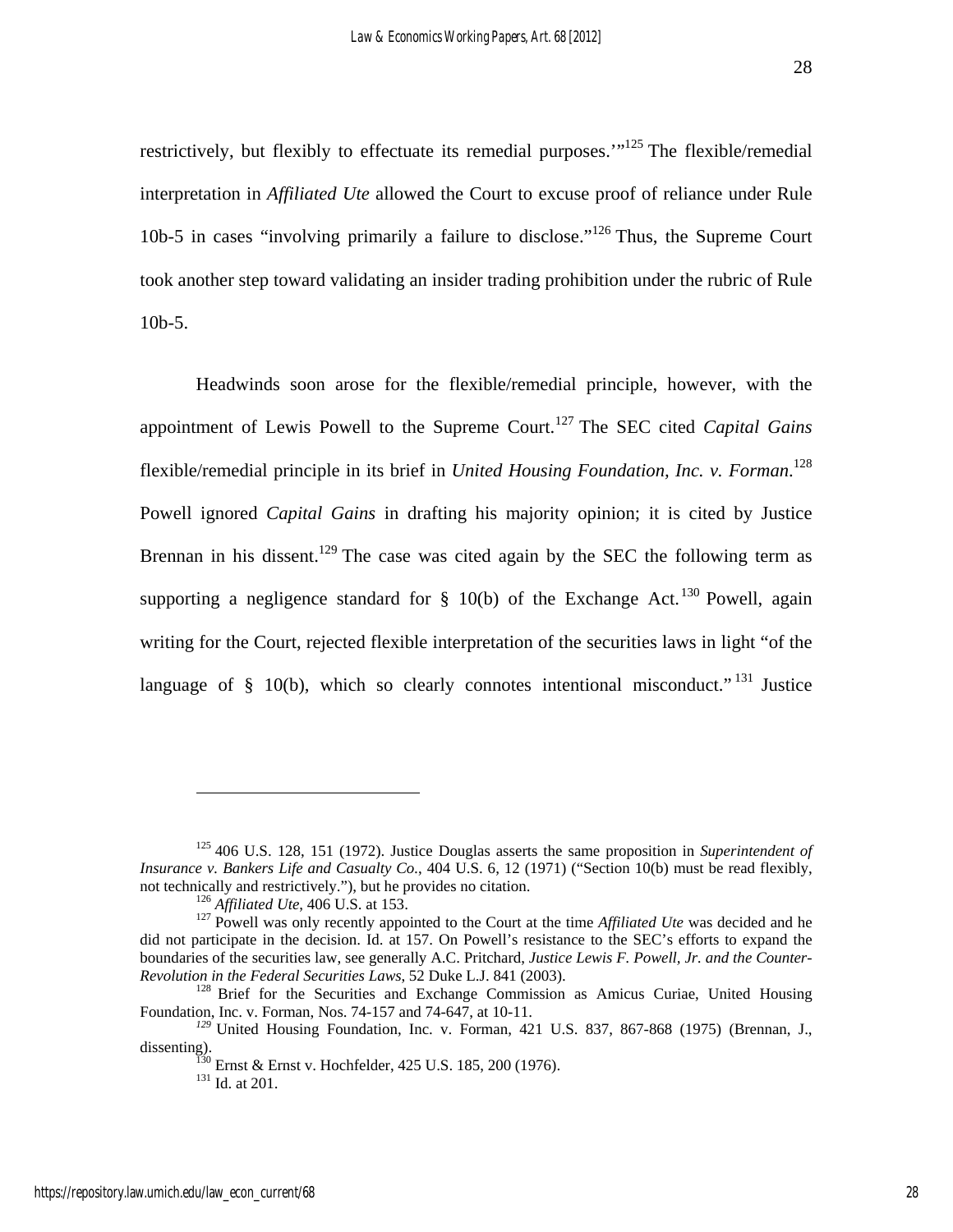29

Blackmun, in dissent, cited *Capital Gains* and his own opinion in *Affiliated Ute* for the principle of flexible/remedial interpretation.<sup>132</sup>

A pattern was set. The SEC would cite *Capital Gains* in support of a broad interpretation of the securities laws, and the Supreme Court – under the influence of Justice Powell – would brush it aside, insisting that the language of the statute would not support the interpretation.<sup>133</sup> The conflict over this interpretive principle between the conservative and liberal blocs of the Court would come to a head in two cases from the October 1979 term.

The first case, *Chiarella v. United States*, 134 laid the groundwork for the Court's insider trading jurisprudence under § 10(b). Justice Powell, writing for the Court, construed *Cady, Roberts* and *Texas Gulf Sulfur* and its progeny in the Second Circuit narrowly, fitting those decisions into the common law framework that Powell favored.<sup>135</sup> More gallingly to Blackmun, Powell read *Affiliated Ute* as imposing "liability premised upon a duty to disclose arising from a relationship of trust and confidence between parties to a transaction."136 After reading Powell's draft opinion, Blackmun wrote to his law clerk, "I think it advisable, also, to point out, if it is the case, that Justice Powell is giving a narrowing interpretation to Affiliated Ute Citizens. I wrote that opinion, and I certainly

<sup>&</sup>lt;sup>132</sup> Id. at 217. Blackmun had also cited *Capital Gains* the previous term in dissent. See Blue Chip Stamps v. Manor Drug Stores, 421 U.S. 723, 762 (1975) (Blackmun, J., dissenting).

<sup>&</sup>lt;sup>133</sup> See, e.g., Santa Fe Industries, Inc. v. Green, 430 U.S. 462, 475 & n. 15 (1977) (distinguishing *Capital Gains* on the ground that the case involved deceptive non-disclosure).

<sup>&</sup>lt;sup>134</sup> 445 US 222 (1980).<br><sup>135</sup> A.C. Pritchard, United States v. O'Hagan: *Agency Law and Justice Powell's Legacy for the Law of Insider Trading*, 78 B.U. L.Rev. 13 (1998). 136 *Chiarella*, 445 U.S. at 230.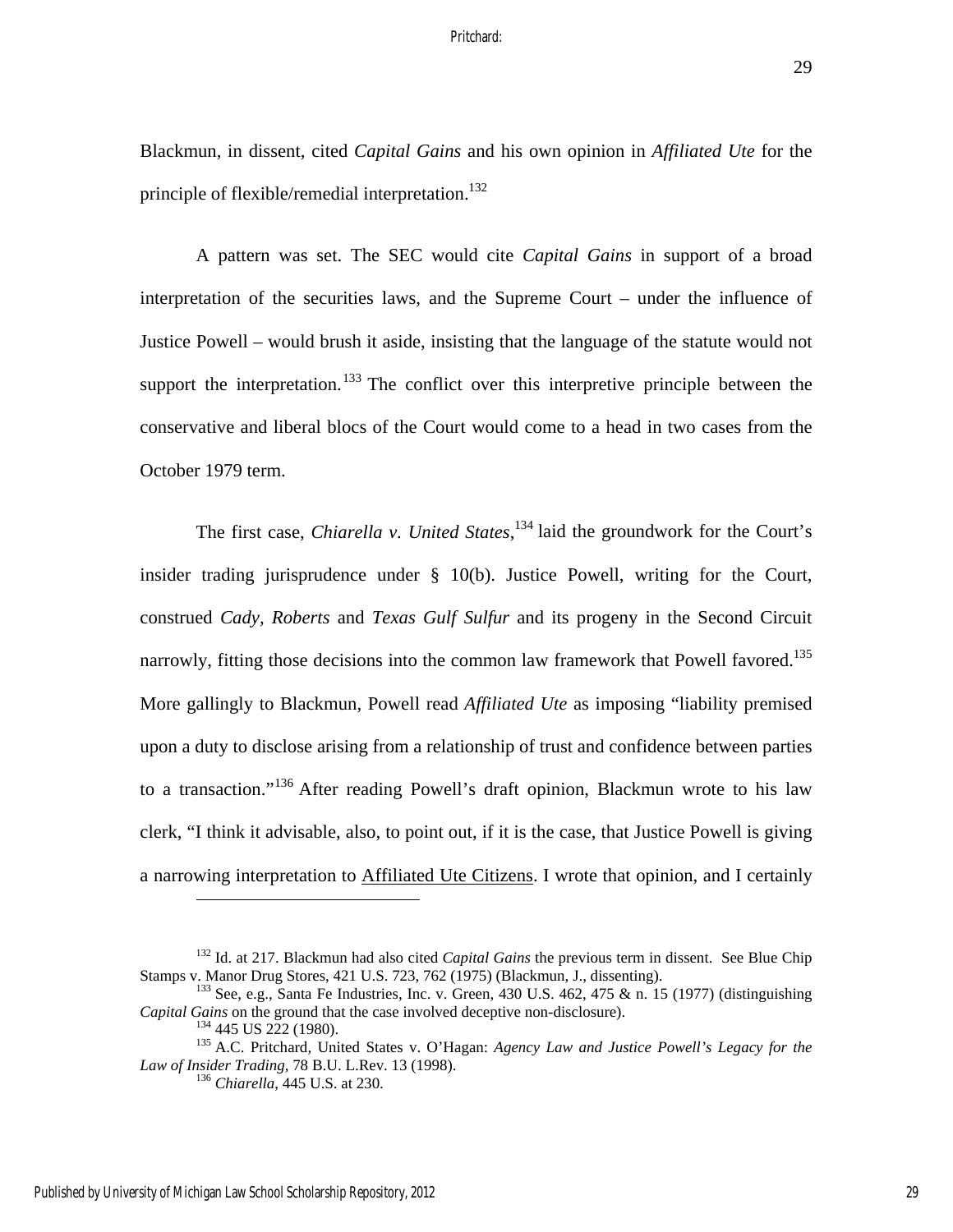don't want it unduly narrowed."<sup>137</sup> In his first draft of his dissent, Blackmun wrote "It seems to me that with its decision in this case the Court continues its emasculation of §  $10(b)$  ... I, of course, have been unsuccessful in my attempts to stop this trend."<sup>138</sup> This defeatist language did not make it into the final version of Blackmun's dissent, but the published version did little to disguise his bitterness.

The Court continues to pursue a course, charted in certain recent decisions, designed to transform § 10(b) from an intentionally elastic "catchall" provision to one that catches relatively little of the misbehavior that all too often makes investment in securities a needlessly risky business for the uninitiated investor. ... [T]he Court fails even to attempts a justification of its ruling in terms of the purposes of the securities laws, or to square that ruling with the long-standing but now much abused principle that the federal securities laws are to be construed flexibly rather than with narrow technicality.<sup>139</sup>

Blackmun argued that his *Affiliated Ute* opinion gave "strong support to the principle that a structural disparity in access to material information is a critical factor under Rule 10b-5 in establishing a duty either to disclose the information or to abstain from trading."<sup>140</sup> This is the parity of information theory that the SEC had been pushing  $-$  successfully  $-$  in the Second Circuit. Under *Capital Gains* flexible interpretive approach, *Affiliated Ute*  probably would have been read as Blackmun favored. The Supreme Court, however, was now under the sway of Justice Powell in the field of securities law. Powell favored the technical and restrictive interpretation rejected by *Capital Gains*, notwithstanding the

<sup>&</sup>lt;sup>137</sup> Memo from HAB to Mark, No. 78-1202 – Chiarella v. United States (2/4/80), Harry Blackmun Papers, Library of Congress.<br>  $^{138}$  Id.

<sup>&</sup>lt;sup>139</sup> *Chiarella*, 445 U.S. at 246-247 (Blackmun, J., dissenting) (citations omitted). <sup>140</sup> Id. at 251.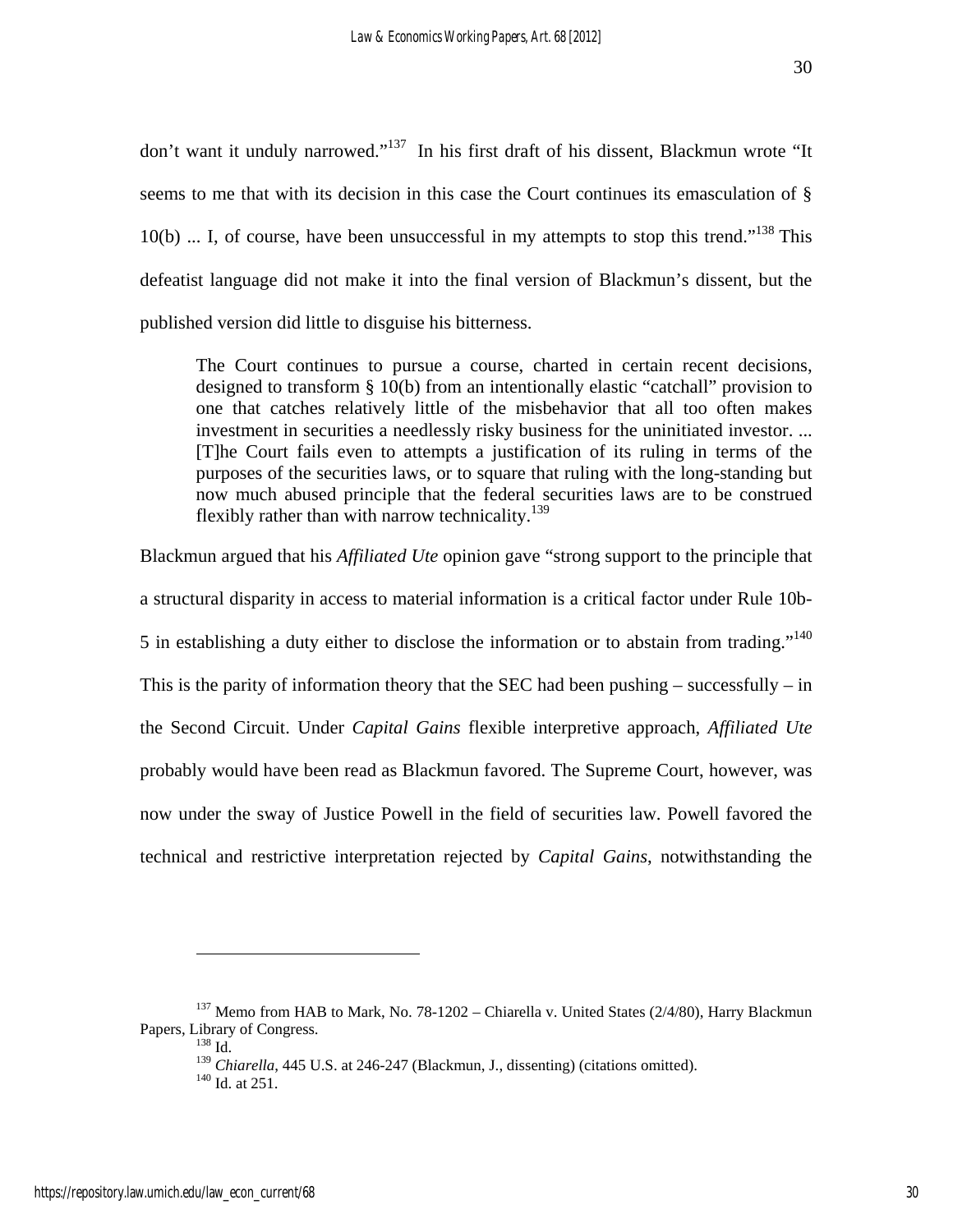concessions he made to *Capital Gains'* equitable notions of fraud in framing the more limited insider trading prohibition under § 10(b) in *Chiarella*.

The second securities case of the term, *Aaron v. SEC*,<sup>141</sup> rejected *Capital Gains'* interpretive principle even more emphatically*. Aaron* raised the question of the state of mind required under § 10(b) in an SEC enforcement action seeking injunctive relief. Again the SEC urged the Court to follow *Capital Gains* and not require a showing of intent.142 The Court demurred, distinguishing *Capital Gains* on the grounds that § 206's language and legislative history differed from  $\S$  10(b)'s.<sup>143</sup> Moreover, the *Aaron* Court was explicit in rejecting *Capital Gains*' flexible/remedial interpretive principle: "generalized references to the remedial purposes of the securities laws will not justify reading a provision more broadly than its language and the statutory scheme reasonably permit."<sup>144</sup> Blackmun was again in dissent, unpersuaded by the Court's attempt to distinguish *Capital Gains*. 145

 Not much was left of *Capital Gains* at this point, but Powell wanted to go further, completely purging it from the judicial lexicon. The following term, in a case involving the definition of a sale under the Securities Act, $^{146}$  Powell offered to join Chief Justice Burger's opinion for the majority if the Chief would refrain from citing

<u>.</u>

<sup>&</sup>lt;sup>141</sup> 446 U.S. 680 (1980).<br><sup>142</sup> Id. at 693.<br><sup>143</sup> Id. at 694.<br><sup>145</sup> Id. at 703, 705-710 (Blackmun, J., dissenting).<br><sup>146</sup> Rubin v. United States, 449 U.S. 424 (1981).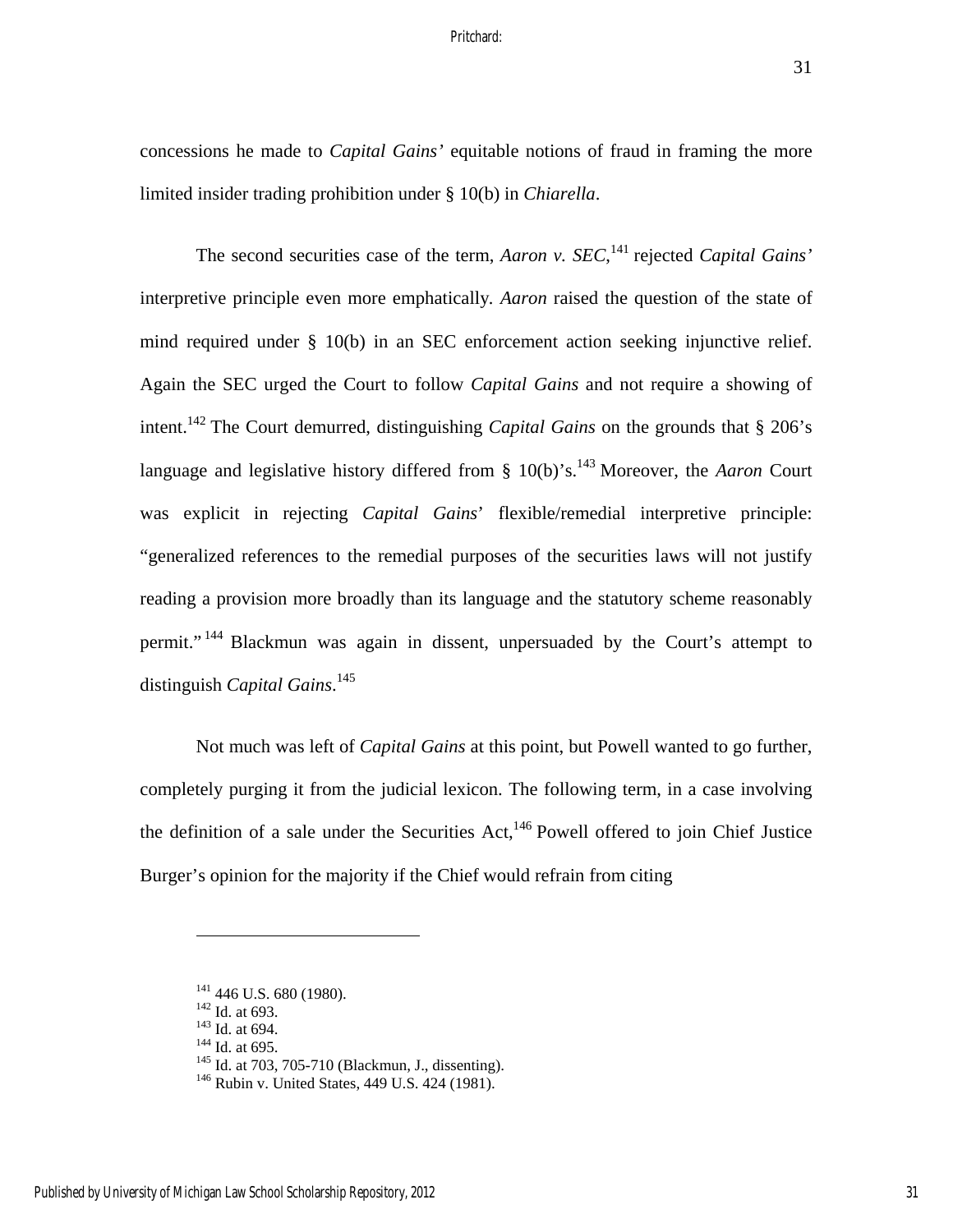the 1963 case of *SEC v. Capital Gains Research Bureau*, quoting language to the effect that federal security laws must be construed "not technically and restrictively but flexibly to effectuate [their] remedial purposes."

A number of more recent decisions, for example, *Hochfelder* relied on by your opinion, have looked primarily to the plain language of the securities acts. These are highly technical and well drawn statutes, and as you make clear by the remainder of your opinion this case falls within the explicit language of §§2(3) and 17(a). Thus, the quote from *Capital Gains Research Bureau* is unnecessary and perhaps could be viewed as undercutting to some extent your reliance on the statutory language itself. $147$ 

Chief Justice Burger excised the offensive language from *Capital Gains*. 148

Powell had won a minor victory, but he had not yet put a stake through the heart of *Capital Gains*' flexible/remedial principle. Two terms later, in a case in which Powell did not participate, Justice Thurgood Marshall cited *Capital Gains*. 149 And the term after Powell retired, Blackmun referred to the flexible/remedial principle in interpreting §  $12(a)(1)$  of the Securities Act.<sup>150</sup> Blackmun went on, however, to ground the decision in the statutory language, rejecting the broader interpretation adopted by the court of appeals. After that passing reference, nearly fifteen years would go by before Justice Stevens would cite *Capital Gains* for the flexible/remedial interpretive principal, in a

<sup>&</sup>lt;sup>147</sup> Letter from Justice Lewis F. Powell, Jr., to Chief Justice Warren E. Burger (Jan. 8, 1981), Powell Archives, Washington & Lee Law Library.

<sup>&</sup>lt;sup>148</sup> Letter from Chief Justice Warren E. Burger to Justice Lewis F. Powell, Jr. (Jan. 8, 1981) Powell Archives, Washington & Lee Law Library.

<sup>149</sup> Herman & MacLean v. Huddleston, 459 U.S. 375, 389 (citing *Capital Gains*) and id. at 391 (Powell not participating). 150 Pinter v. Dahl, 486 U.S. 622, 653 (1988)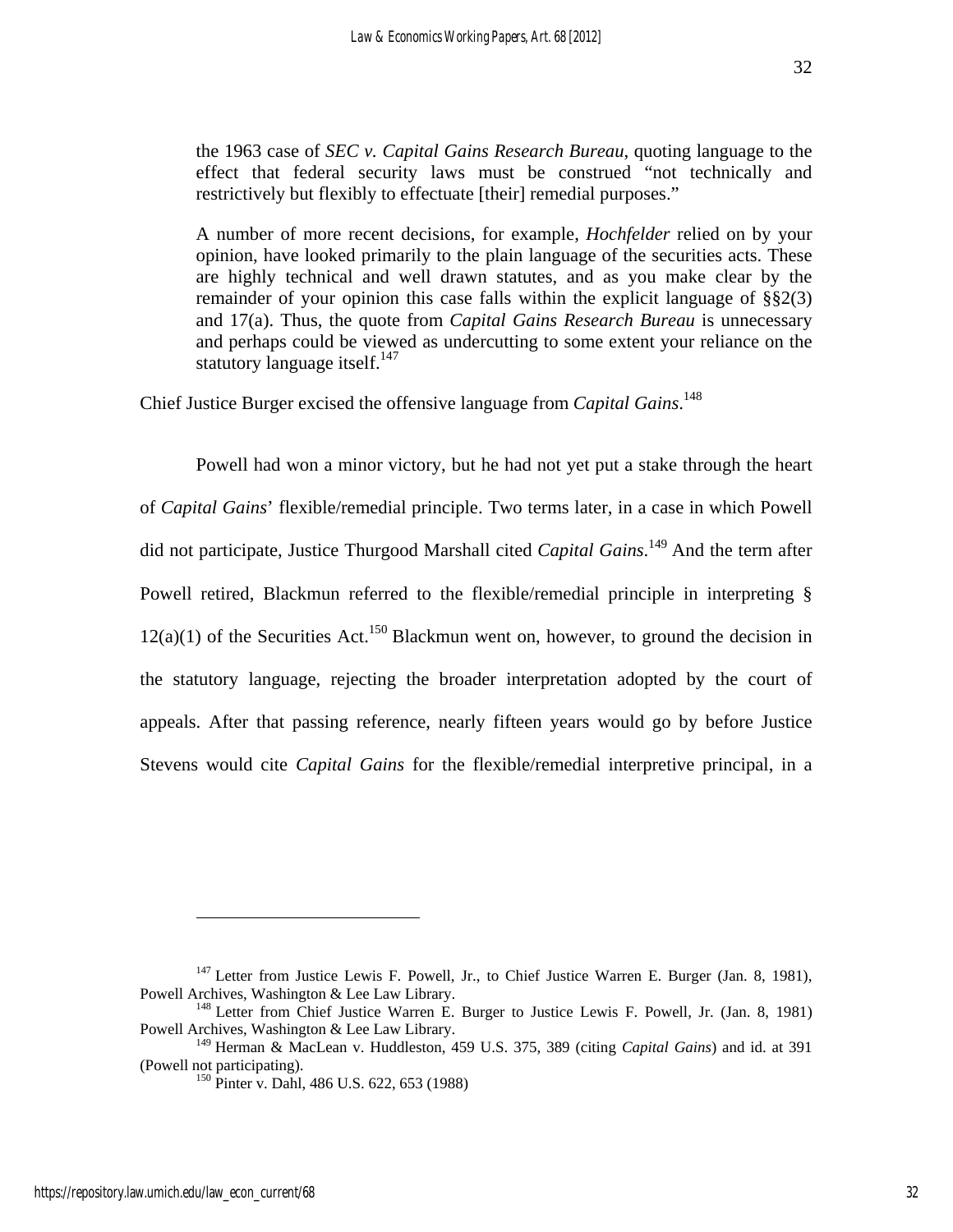33

case involving insider trading.151 Stevens' invocation did not mark a revival; *Capital Gains* has not been cited by the Supreme Court since.

## V. Conclusion

*Capital Gains* made two important innovations in the Supreme Court's securities jurisprudence. The first was that a statutory anti-fraud provision could incorporate, without specific reference, duties of disclosure owed by fiduciaries to their beneficiaries. The second was the interpretive principle that the securities laws are to be flexibly construed to achieve their remedial objectives. The first contribution has survived as part of insider trading law, accepted unreservedly by Justice Blackmun in *Affiliated Ute* and more grudgingly by Justice Powell in *Chiarella.* The second contribution has not fared as well despite Justice Blackmun's adoption of it in *Affiliated Ute.* Interpretation of the securities laws was cabined by the Supreme Court, primarily Justice Powell, as the Court resisted the efforts of the SEC and private plaintiffs to expand their reach. Powell's successors on the Court have been no more generous with their interpretation. The flexible/remedial principle survives – if it does survive – only as a ritual incantation before proceeding to parse precisely the terms of the statute at issue.

Why has the flexible/remedial principle fared so poorly of late? The easy answer is that the Supreme Court has become more conservative since its heady Warren Court days. A more critical answer is that the principle lacks analytical content. The principle could be rephrased simply as "SEC wins" and it would be just as useful. It does not

<sup>151</sup> SEC v. Zandford, 535 U.S. 813, 819 (2002).